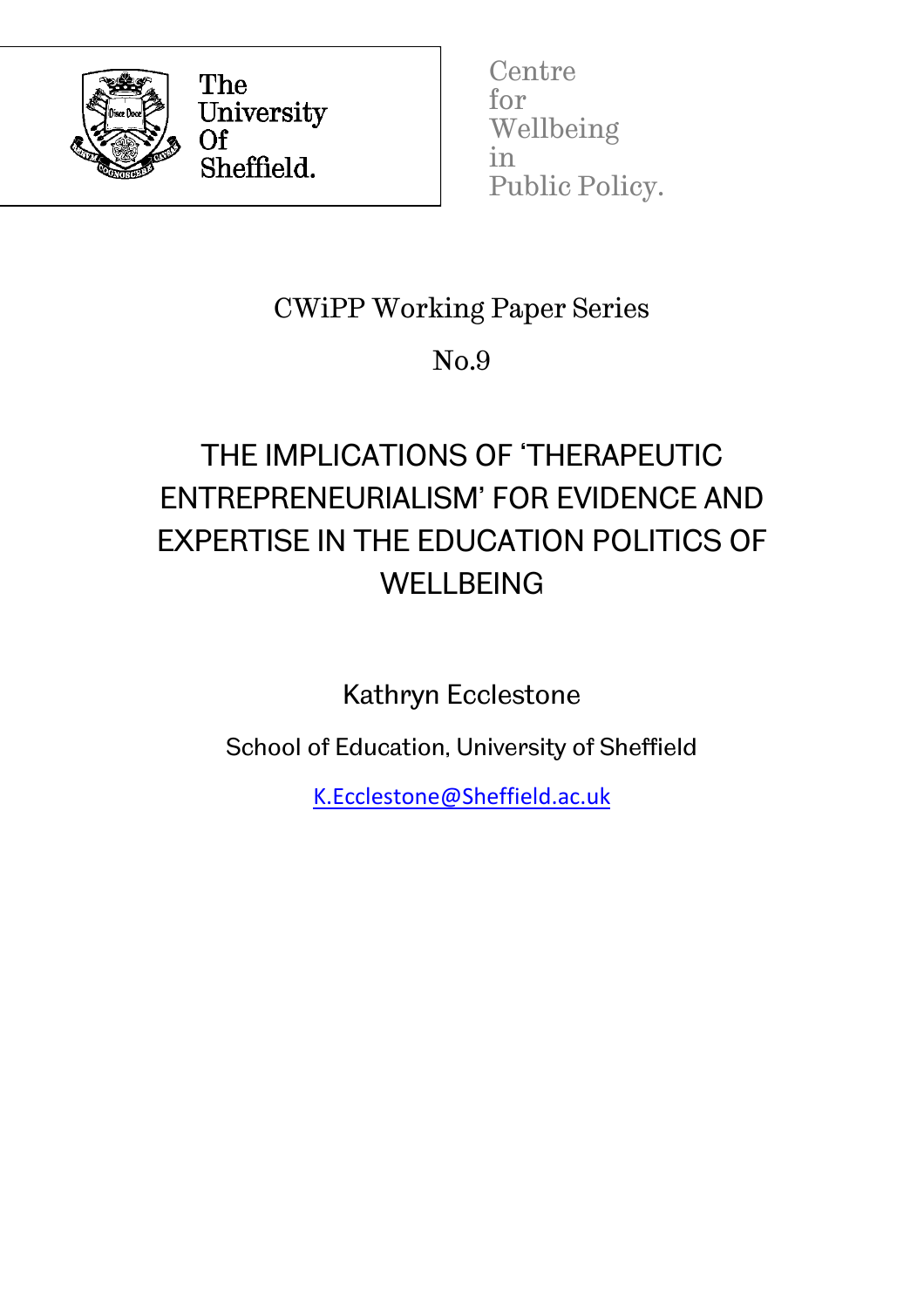#### **ABSTRACT**

Enthusiastic policy rhetoric and academic activity around 'wellbeing' obscure the ways in which particular meanings gain traction in a particular political and sociocultural context. Focusing on three educational policy texts, this paper explores the ways in which the policy trajectory from text to practice is dominated by a narrow interpretation of wellbeing-as-mental health/character that generates 'therapeutic entrepreneurialism'. I argue that these developments produce, and are fuelled by, dubious claims makers, evidence and expertise and generate a powerful, selfreferential consensus for a psycho-emotional, skills-based approach that marginalises richer philosophical, sociological and historical understandings of wellbeing. I conclude with some thoughts on what educationally-meaningful approaches to developing wellbeing might comprise.

This paper is an early version of a chapter forthcoming in Bache, I. and Scott, K. (eds.) *The Politics of Wellbeing: Theory, Policy and Practice*, Palgrave Macmillan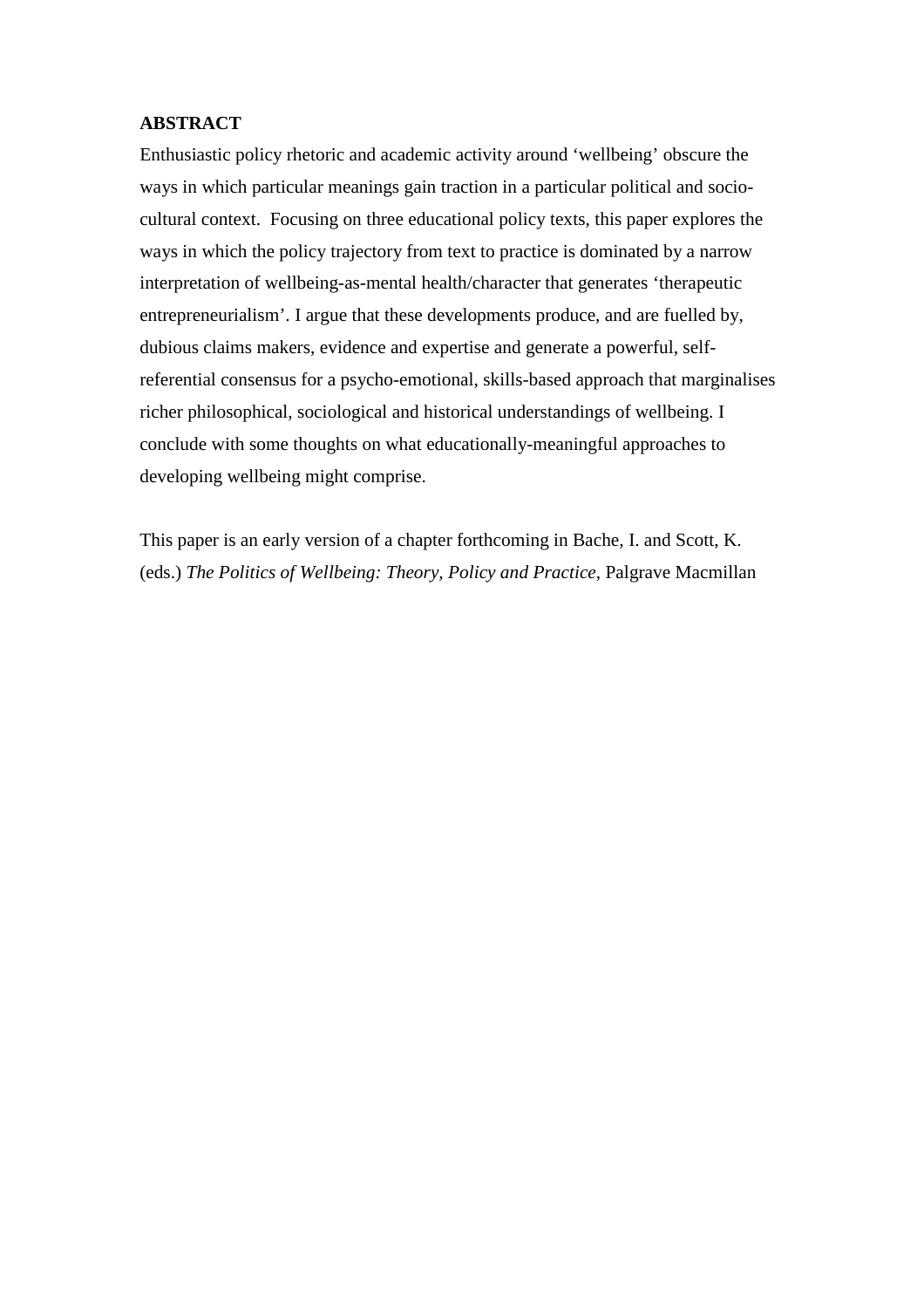#### **INTRODUCTION**

Encompassing very diverse interests and goals in areas such as economics, the environment, welfare and education, a view that citizens' social and economic wellbeing should be a prominent political aspiration has gained strong traction amongst policy makers, academics, the public and the media in Britain and other countries (Bache and Scott, forthcoming). There have been corresponding studies of the relationship between contemporary policy applications of wellbeing and earlier philosophical traditions and the social, psychological and economic complexities that make wellbeing a 'wicked' problem (e.g. Bache, Reardon and Anand, 2016; Ecclestone, 2013). Of course, enthusiastic policy rhetoric and academic activity do not necessarily signify that wellbeing has actually become a major tenet in different political arenas (Bache and Reardon, 2016). It is also important to recognize that wellbeing gains traction as a policy problem in a particular political and socio-cultural context that, simultaneously, sidelines, marginalizes and privileges certain interpretations, types of claims makers, evidence and expertise.

This paper explores these dimensions in the rise of wellbeing as a policy problem in British educational settings between 1997 and 2015. Drawing on Stephen Ball's critical approach to analysing education policy as 'text', 'discourse' and 'trajectory' (Ball, 1994), I explore the ways in which the trajectory of wellbeing from policy discourse to practice has become embedded in an intensification of popular crisis discourses about childhood and, more recently and specifically, about mental health. Recognising the danger of over-attributing influence to particular texts or to individual actors involved in their production and promotion, and acknowledging limits to analytical space in a single paper, I focus on three policy texts; two produced during the 1997-2010 Labour governments and one produced during the 2010 – 2015 Conservative-led Coalition, to make three arguments. First, the education policy trajectory of wellbeing has become embedded in a circular, self-referential consensus amongst influential claims-makers that elides wellbeing with mental health, mental capital and character, thereby narrowing wider understandings of wellbeing, and then asserts that an associated, lengthening list of psycho-emotional 'skills' can and must be taught in order to prevent lifelong problems. Second, this narrow understanding of wellbeing-as-mental health/character has created a policy and practice market of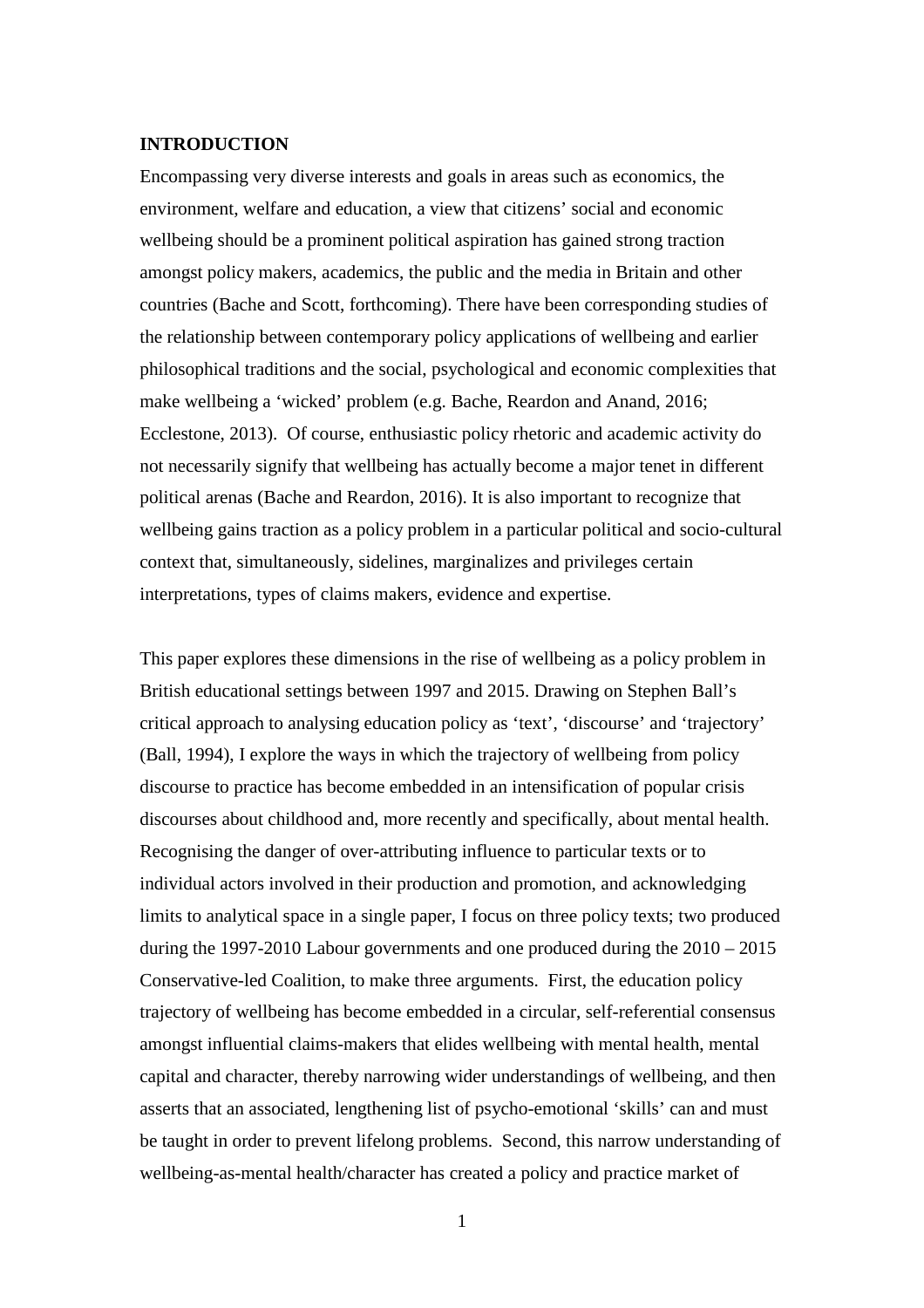therapeutic entrepreneurs competing to promote their favoured universal or generic interventions. Third, these developments both generate and arise from dubious claims to expertise and evidence and the sidelining or marginalising of richer philosophical, sociological and historical understandings of wellbeing that might offer more educationally-meaningful approaches to developing it. I conclude with some brief thoughts on what these more meaningful approaches might be.

#### **1. APOCALYPTIC DISCOURSES OF CHILDHOOD CRISIS**

#### **Mental health**

A steady stream of policy reports since the late 1990s has responded to, and fuelled, political and public discourses of childhood and youth crisis, generating a strong consensus across the political spectrum that contemporary experience of childhood is qualitatively different from other historical eras, marked by the decline of wellbeing with myriad damaging social and individual effects (e.g. Sharples, 2007; Layard & Dunn, 2012; O'Donnell et al., 2014). Associated calls for preventative and ameliorative state action in schools have drawn in related calls for early psychoemotional intervention in families (e.g. Allen, 2011; Field, 2010). Ideas about dysfunctional families and the increasingly 'toxic' nature of childhood (Palmer, 2006) have been taken up extensively in the popular press, lifestyle magazines and internet groups such as Mumsnet over the past ten years or so. A striking feature of these developments is a series of '*relentlessly repetitive problematisations*' about a growing array of children's and young people's experiences (Isin, 2004, p228).

In historical terms, an alarmist youth in crisis thesis is far from new (e.g. Myers, 2012). For example, earlier periods have seen profound political and public concern about behaviour, parenting, disaffection and disengagement and corresponding concerns about children and young people who do not fit into education, welfare and guidance systems (e.g. Thompson, 2006; Stewart, 2011; Myers, 2011). A particular concern over the past 40 years or so has been the transition from school to the labour market, unemployment or further education (e.g. Valentine and Skelton, 2003; Lumby, 2011). Here a youth in crisis discourse is not confined to the UK: academic,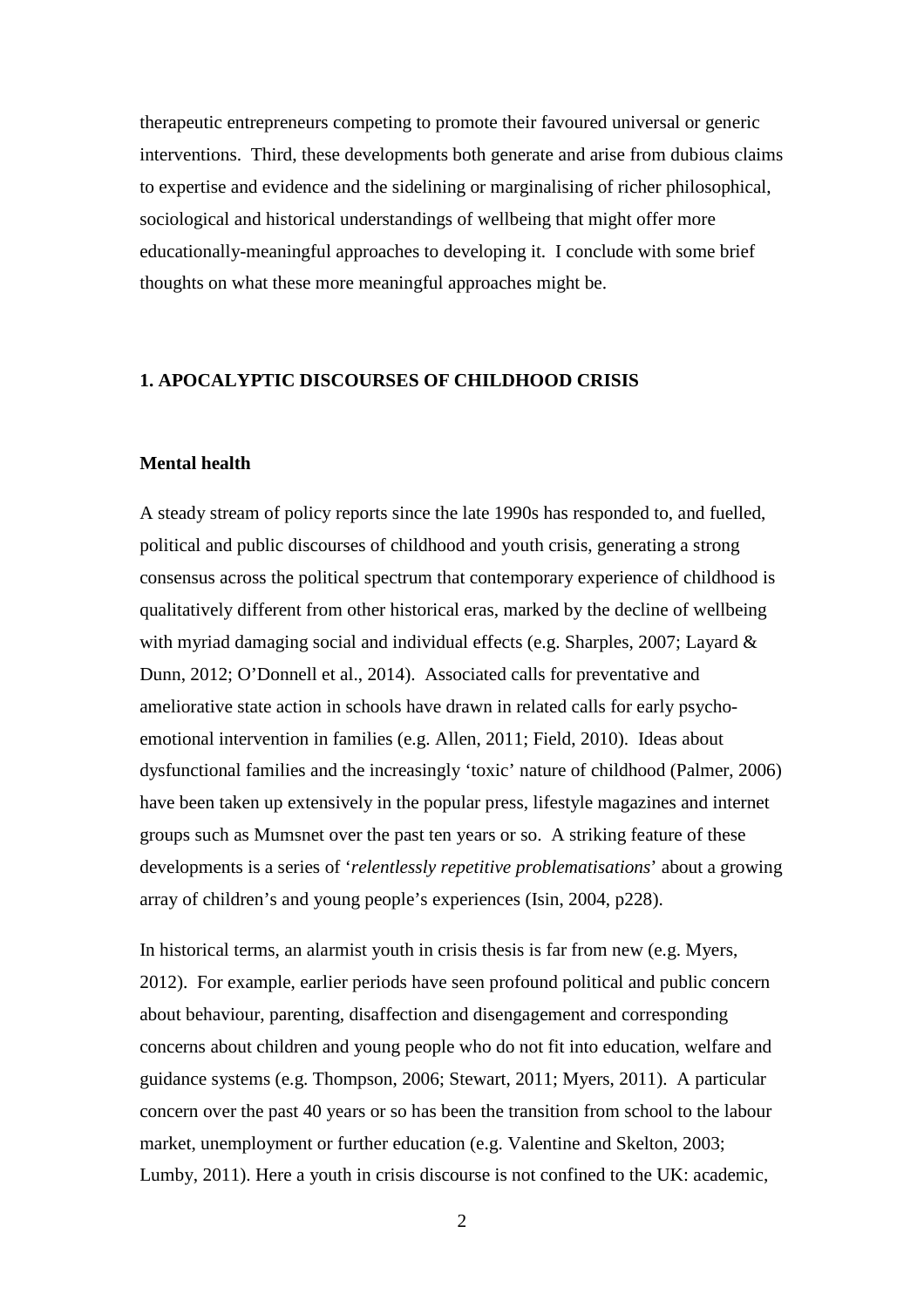public and political concerns about young people's wellbeing in the face of increasingly difficult life, education and work transitions have also become prominent in countries such as Finland and Australia (e.g. Wright and McLeod, 2014; Brunila and Silvonen, 2014). Education is seen as both a source of profound pressure and an essential remedy. According to Jacky Lumby:

*....From Willis's (1977) seminal study of the educational roots of inequality to more recent explorations of the burgeoning mental health and behavioural issues among adolescents, or the effects of globalisation on at-risk youth... their fragility and degree of exposure has made many apprehensive. Education is depicted as a structural aspect of a risky environment, presenting perils which some young people fail to navigate successfully, with lasting detriment to their lives* (Lumby 2011, 261).

These expanding contemporary concerns have gained particular traction amidst intensifying alarm about mental illness, seen as a worsening global epidemic by the World Health Organisation, UNICEF and the OECD, pharmaceutical companies, psychology professional bodies and global corporations, (e.g. Mills, 2014). For example, the World Health Organisation constructs mental illness (and depression in particular) as a global epidemic and a leading cause of disability worldwide, estimating more than 350 million sufferers (WHO, 2012). A British National Health Service report in 2011 stated that the proportion of 16-64 year-olds with at least one common mental disorder rose from 15.5% in 1993 to 17.5% in 2007 (NHS, 2011). Ubiquitous statistics that *'20% of children have a mental health problem in any given year*' and that, for 50%, problems begin in childhood and increase in adolescence (Mental Health Foundation (MHF), 2015) parallel statements that anxiety and depression are two of the most common mental health problems that people face, with 1 in 5 people feeling anxious '*all of the time or a lot of the time*' and people being '*more anxious now than they were 5 years ago*' (MHF, 2015). Other reports point to a sharp 30-year increase in young people's levels of anxiety, stress and depression (e.g. Collishaw et al, 2010). Concerns are also fuelled by a large expansion in formal diagnoses of mental health problems, psycho-emotional and behavioural disorders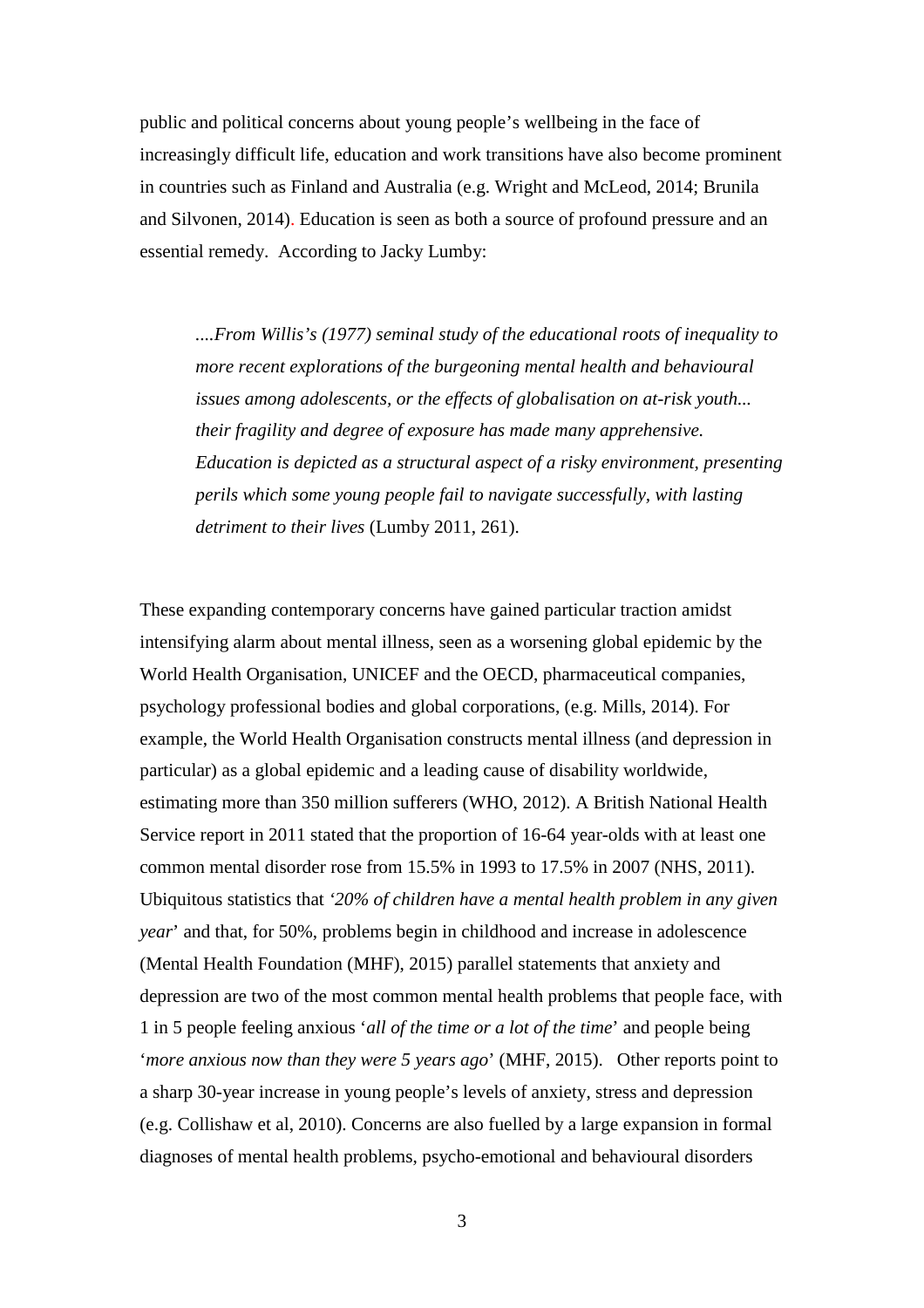and a corresponding rise in targeted interventions (see Harwood & Allan, 2014).

There are equally alarming claims about the far-reaching effects of such problems. For example, an All Party Parliamentary Group (APPG) on Mental Health states that "*Mental illnesses disable millions, disrupt and destroy lives, cause early deaths, lead to human rights abuses, [and] damage the economy….Mental illnesses are killer diseases. They need to take their place among the other killer diseases for investment and priority*" (Thornicroft cited in APPG, 2014: 5). Other reports suggest that those '*suffering from a condition*' are less likely to find paid employment or be homeowners (NHS, 2011).

A common strand in these claims is a highly generalised construction of mental health, epitomised by one of the architects of the Labour government's Social and Emotional Aspects of Learning (SEAL) strategy, introduced in 2005 and discussed in more detail below:

*Mental health as it is now commonly defined includes the ability to grow and develop emotionally, intellectually and spiritually; to make relationships with others, including peers and adults; to participate fully in education and other social activities; to have positive self-esteem; and to cope, adjust and be resilient in the face of difficulties* (Weare, 2004, p7).

Such expansive interpretations of what comprises mental health have two interrelated effects: they generate growing numbers of those deemed not to meet their wideranging criteria and depict problems in alarming ways. For example, the Department for Education estimates that 1 in 10 pupils are eligible for a diagnosis of a mental disorder (DfE, 2015), leading the Conservative government, elected in 2015, to continue its Coalition predecessors' characterization of children's mental health as a social 'ticking time bomb' that educational institutions are uniquely placed to deal with and prevent (Clark 2015a, b).

#### **Wellbeing-as-mental health**

These widely cited claims are rooted both in vague definitions and slippages between mental illness, issues, problems, conditions and disorders. For example,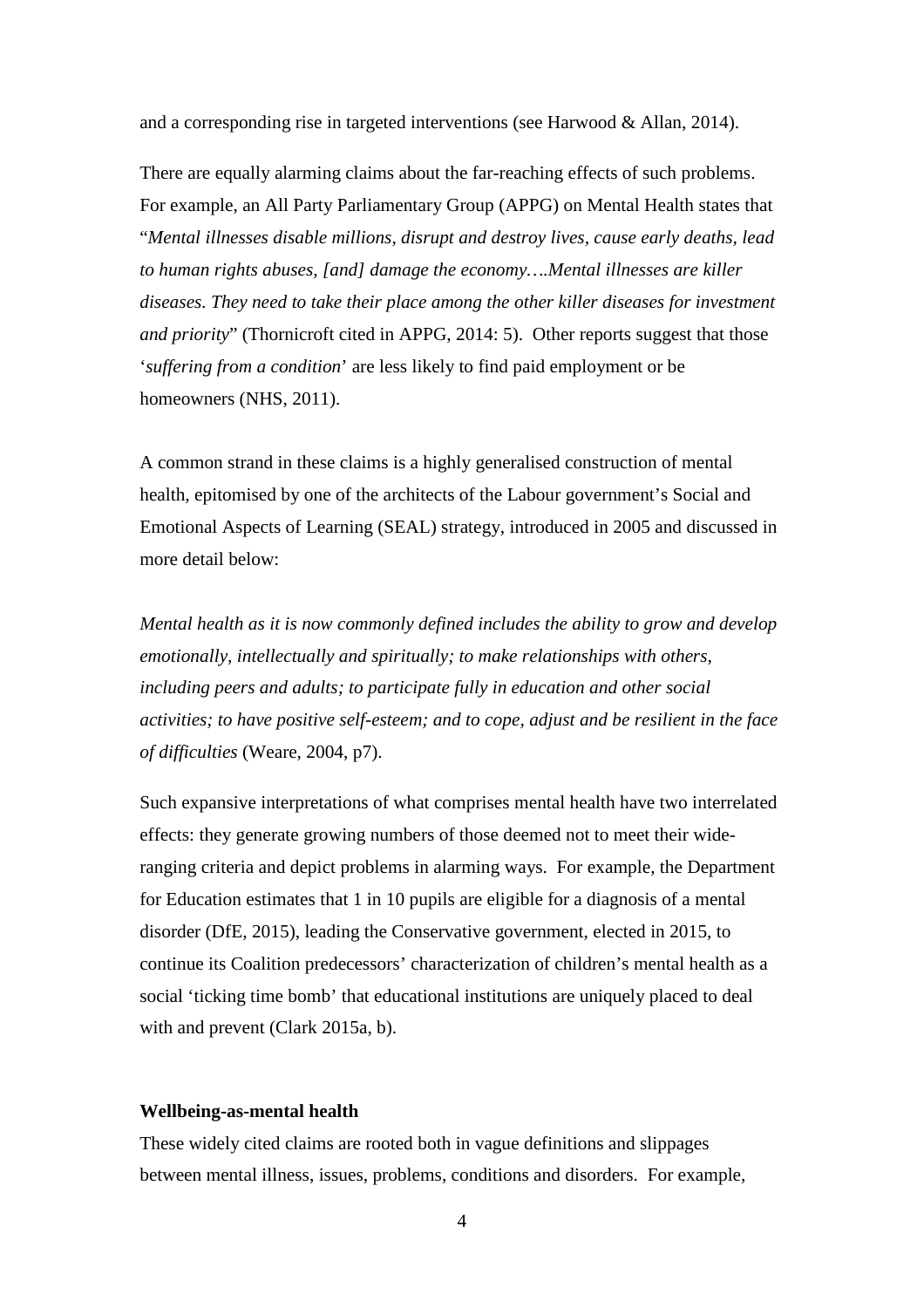a 2008 Foresight Report aligned mental capital with wellbeing and mental health with learning difficulties to argue for significant government investment, not merely as a policy aspiration but to '*be considered at the heart of policy development in government*' (Government Office for Science 2008 quoted by Bache and Reardon 2016, p101).

Such elisions became more prominent in educational policy after the election of a Conservative-led Coalition government in 2010, leading to a further blurring of lines between education and health that began in 2003 with the national priorities laid out in the Labour government's landmark welfare legislation, *Every Child Matters* (ECM): be healthy; stay safe; enjoy and achieve; make a positive contribution; achieve economic wellbeing. Notably, while emotional wellbeing and/or mental health were not specified, a widening of the remit for educational institutions from 2000 onwards has continued to be driven by influential claims that an expanding range of weaknesses or difficulties indicates children's actual or potential poor mental health and that there are social and economic benefits in prioritizing this. Here for example, an influential report *Future in Mind: Promoting, protecting and improving our children and young people's mental health and wellbeing* in March 2015 (NHS England, 2015), built upon the *Children and Young People – Improving Access to Psychological Therapies* programme (CYP-IAPT) to recommend psychological services for all young people across England and Wales, operating across education, health and social care and encompassing educationally-based interventions. These were seen as 'essential' for addressing inextricable links between mental health problems, lower educational attainment and behaviours that pose a risk to their health (NHS, 2015). Another report, published in 2014, aligned 'character building' with mental health to call for an expansion of the IAPT programme and other services to address the 'unmet need' for therapy in childhood. The report called for the teaching of life skills, measuring children's wellbeing regularly and training teachers in mental health and child behaviour and endorsed growing cross-party political interest in more intensive and extensive psycho-emotional intervention in families (O'Donnell et al. 2014).

#### **The influence of cultural narratives**

It is important to relate the increasingly blurred policy boundaries between health and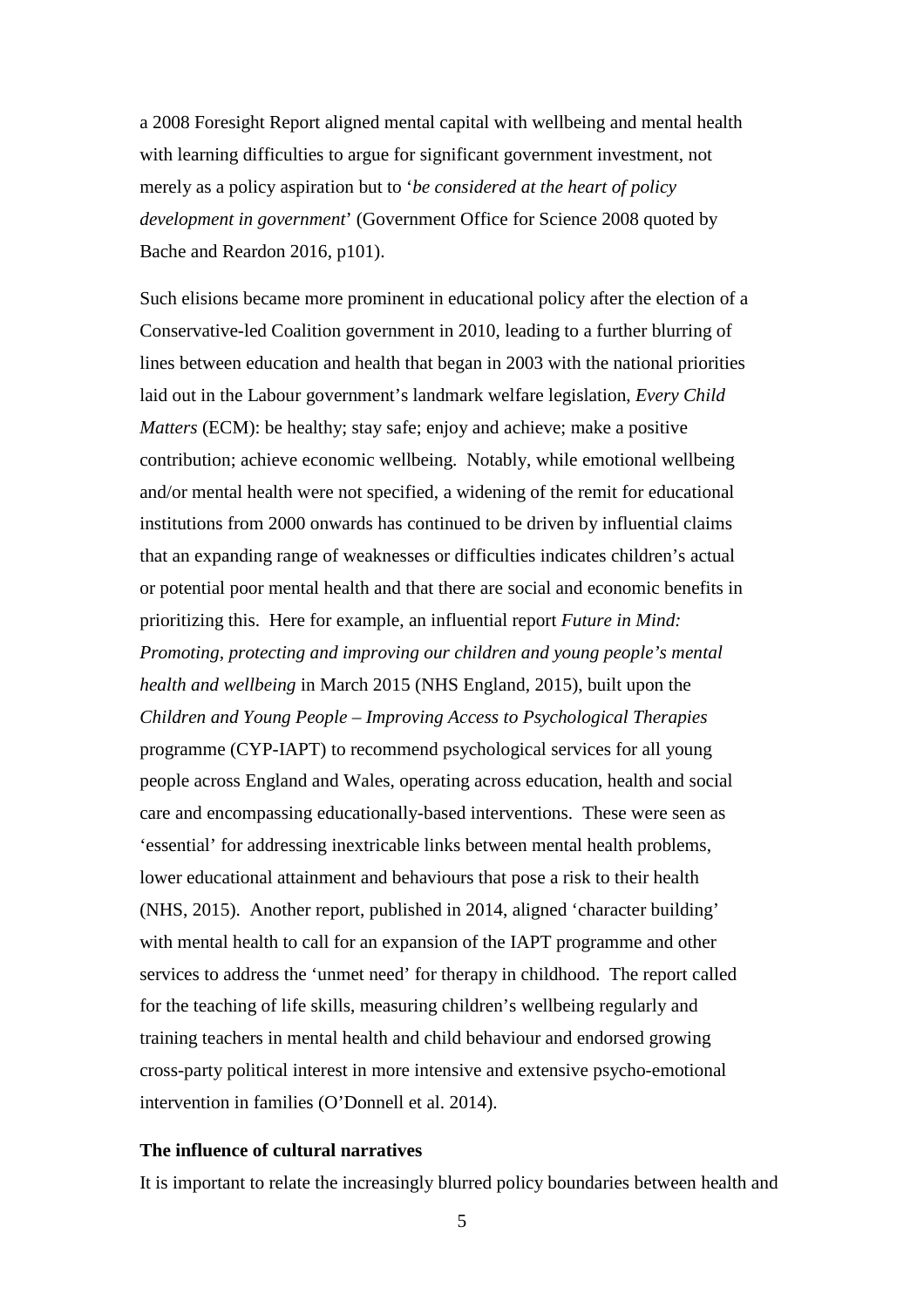education reflected in the reports and claims summarised above to what some sociologists call 'therapeutic culture', where eclectic, popularised vocabularies, assumptions and practices from branches of psychology, therapy, counselling and self-help permeate popular culture, politics, education, legal and welfare systems, institutional and everyday life (e.g. Nolan, 1998; Furedi, 2004; Wright, 2011; McLaughlin, 2011; Ecclestone and Hayes, 2009). Crucially, as I argue below, therapeutic culture goes far beyond the expansion of 'psy-experts' across political, public and private life noted in earlier well-known studies (e.g. Rose, 1999). Through popularised versions of therapeutic interventions in schools and workplaces, lifestyle and popular media, books, articles, self-assessment quizzes and software applications such as *Headspace*, therapeutic culture normalises everyday preoccupation with our own and others' emotional states, our effectiveness in relating to people and the psychological causes of difficulties, and encourages proficiency in using therapeutic ideas and vocabularies.

The concept of therapeutic culture illuminates a central characteristic of the policy trajectory of wellbeing-as-mental health/character, namely the strong populist resonance of its expanding terminologies, assumptions and claims. Amongst many media examples, a popular musician who uses music to 'break taboos of therapy and mental illness' states: '*I'm 26 and I don't know any of my friends who haven't suffered from some sort of mental illness*' (Woodhall, 2016). Writing in the *Sunday Express* to promote a new royal family campaign for children's mental health, Prince William asserted that '*A fifth of children will have a mental-health issue by their 11th birthday. And, left unresolved, those mental-health issues can alter the course of a child's life forever*' (*Sunday Express*, 2016). Citing the figure that 1 in 4 children have a mental health problem, Natasha Devon, the government's children's mental health 'champion' between 2015-2016, argues that this crisis is '*spiralling out of control*' (Devon, 2016). A survey of 1093 students in 2015 carried out by the National Union of Students made similarly alarmist claims that 85% of had a mental health problem in 20[1](#page-7-0)5 (Smith,  $2016<sup>1</sup>$ .

<span id="page-7-0"></span><sup>&</sup>lt;sup>1</sup> Other media reports put the figure at 78%

https://www.theguardian.com/education/2015/dec/14/majority-of-students-experiencemental-health-issues-says-nus-survey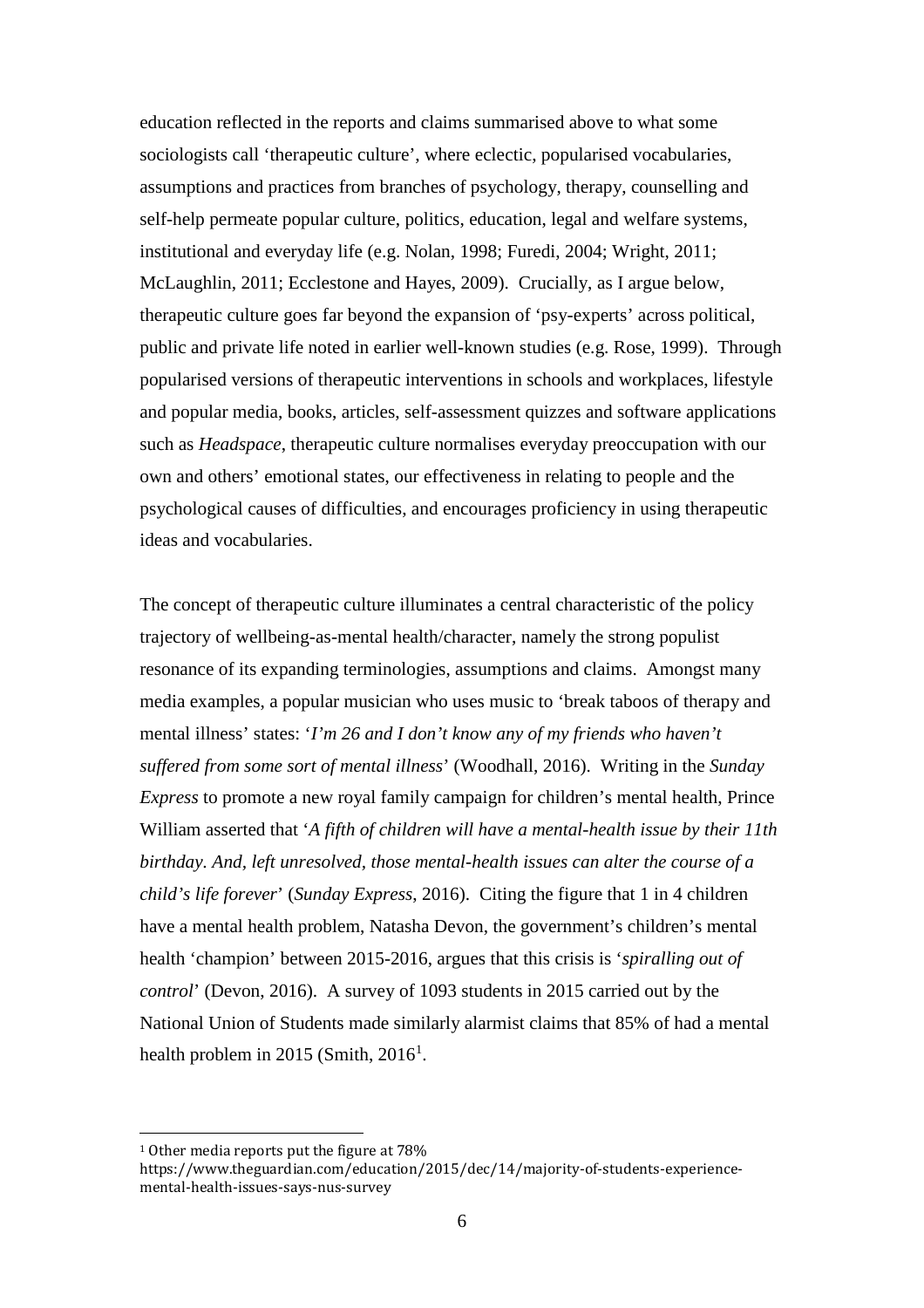These ubiquitous and vague claims encourage policy makers to relay their personal experience as expert knowledge. For example, announcing funding for programmes to tackle the 'stigma of mental health problems', the government's Secretary of State for Education between 2014 -2016 cited her own personal experience in a familiar apocalyptic tone:

*As a mum myself, I know growing up today is no easy task. Young people are under more pressure than ever before in ways that are unimaginable to my generation. This is driven home to me every week when I visit schools across the country and talk to pupils about the issues affecting them - and mental health comes up time and time again* (Morgan in DfE, 2015).

This personalised example of a government response to a poorly defined problem hints at the types of knowledge and claims-makers that legitimise the education policy trajectory of wellbeing: I turn to explore these next.

#### **2. THE POLICY TRAJECTORY OF WELLBEING IN EDUCATION**

#### **A psycho-emotional skills-based approach to wellbeing**

There is not space here for a comprehensive review of the various types and respective legislative status of policy texts in the education politics of wellbeing since the late 1990s. It is important, though, to note here that non-statutory guidance and APPG reports have been highly influential as a lobbying space that, simultaneously, reflects and diffuses the popularized representations of crisis outlined above. In this section, I examine guidance for the Labour government's SEAL strategy, produced in 2005 by the then-Department for Education and Skills and reproduced by the Department of Children, Families and Schools between 2007-2010, and two APPG reports, 'wellbeing in the classroom' (Sharples, 2007) and 'character and resilience' (Patterson et al, 2014). Outside a specific focus on education, two other APPG reports have been influential; 'mental health' and 'mindfulness', both produced in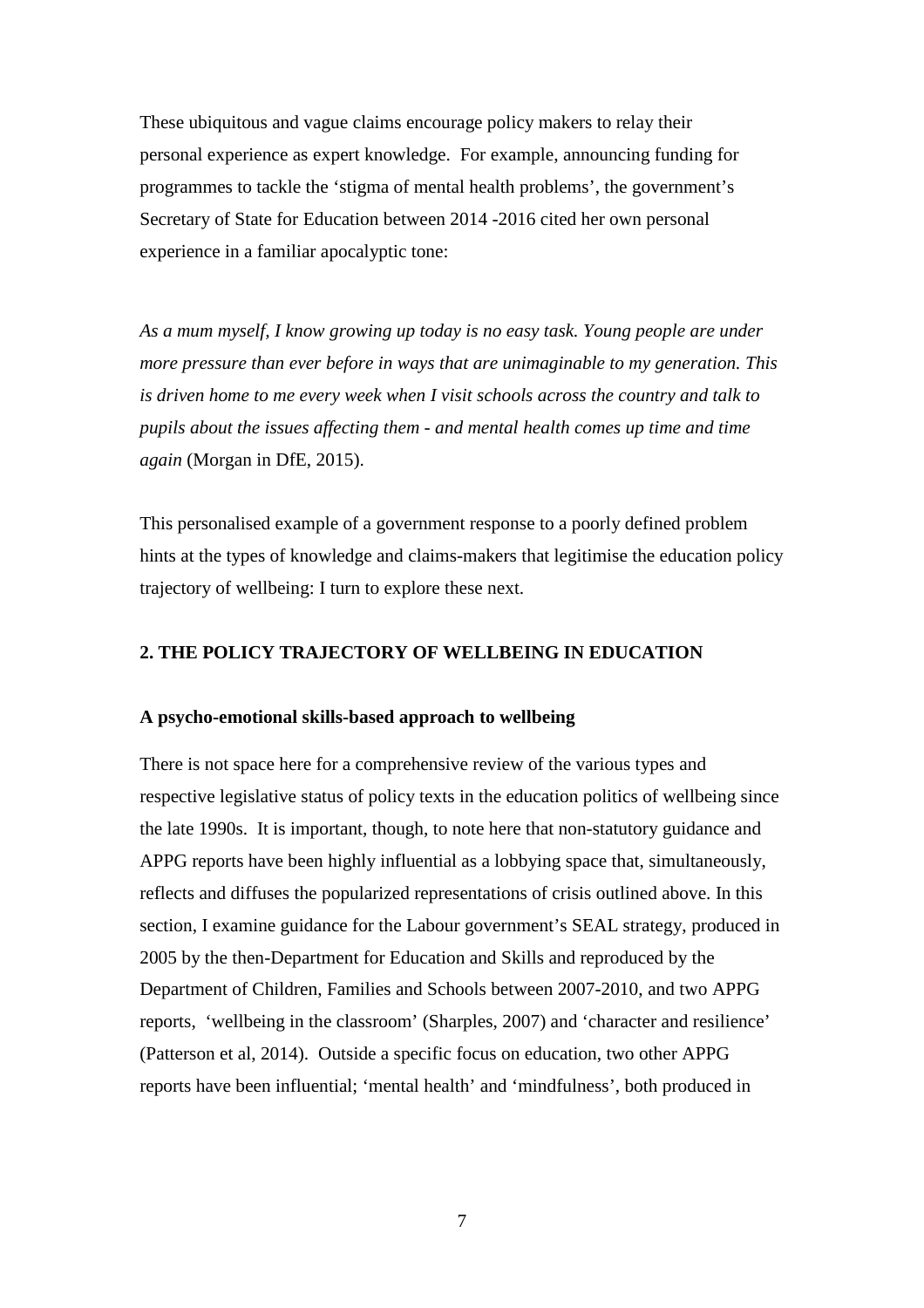2015. [2](#page-9-0) I aim to show that the political and public resonance of these reports is rooted in the 'cannibalised' features that, according to Ball, characterize formal policies:

*The policies themselves, the texts, are not necessarily clear or closed or complete. The texts are the product of compromises at various stages (at points of initial influence, in the micro-politics of legislative formation, in the parliamentary process and in the politics and micro-politics of interest group articulation. They are typically the cannibalised products of multiple (but circumscribed) influences and agendas. There is ad hocery, negotiation and serendipity within… the policy formulation process* (1994, p16)

Seen in this light, I identify some of the cannibalised influences, key claims-makers and agendas permeating three policy texts.

### **a)** *Social and Emotional Aspects of Learning Strategy for primary and secondary schools (SEAL)*

While a policy emphasis on targeted interventions for those with formal diagnoses of various behavioural and emotional disorders continued between 1997 and 2015, the Labour government's enthusiastic introduction of SEAL marked growing political interest in American school-based initiatives that privilege universal, generic and embedded approaches to build psychological, emotional and social attributes, behaviours and dispositions as both an ameliorative and preventative measure (see Humphrey, 2013; Humphrey et al, 2016). Designed by educational psychologists from local authority initiatives in which they had worked, SEAL was sponsored by the Labour government between 2005 and 2010 as the '*operational arm*' of ECM (Watson et al, 2012, p209).

Crucial to its political profile and wider dissemination inside and outside policy circles was the emotional literacy pressure group *Antidote*, founded by then-Secretary of State for Health, Patricia Hewitt and Anthony Giddens, architect of the 1997 Labour government's third way ideology and director of the London School of

<span id="page-9-0"></span><sup>&</sup>lt;sup>2</sup> APPG reports have no formal legislative status; rather, they enable policy makers at various levels to identify a pressing topic or concern and listen to ideas and representations from various organisations and individuals.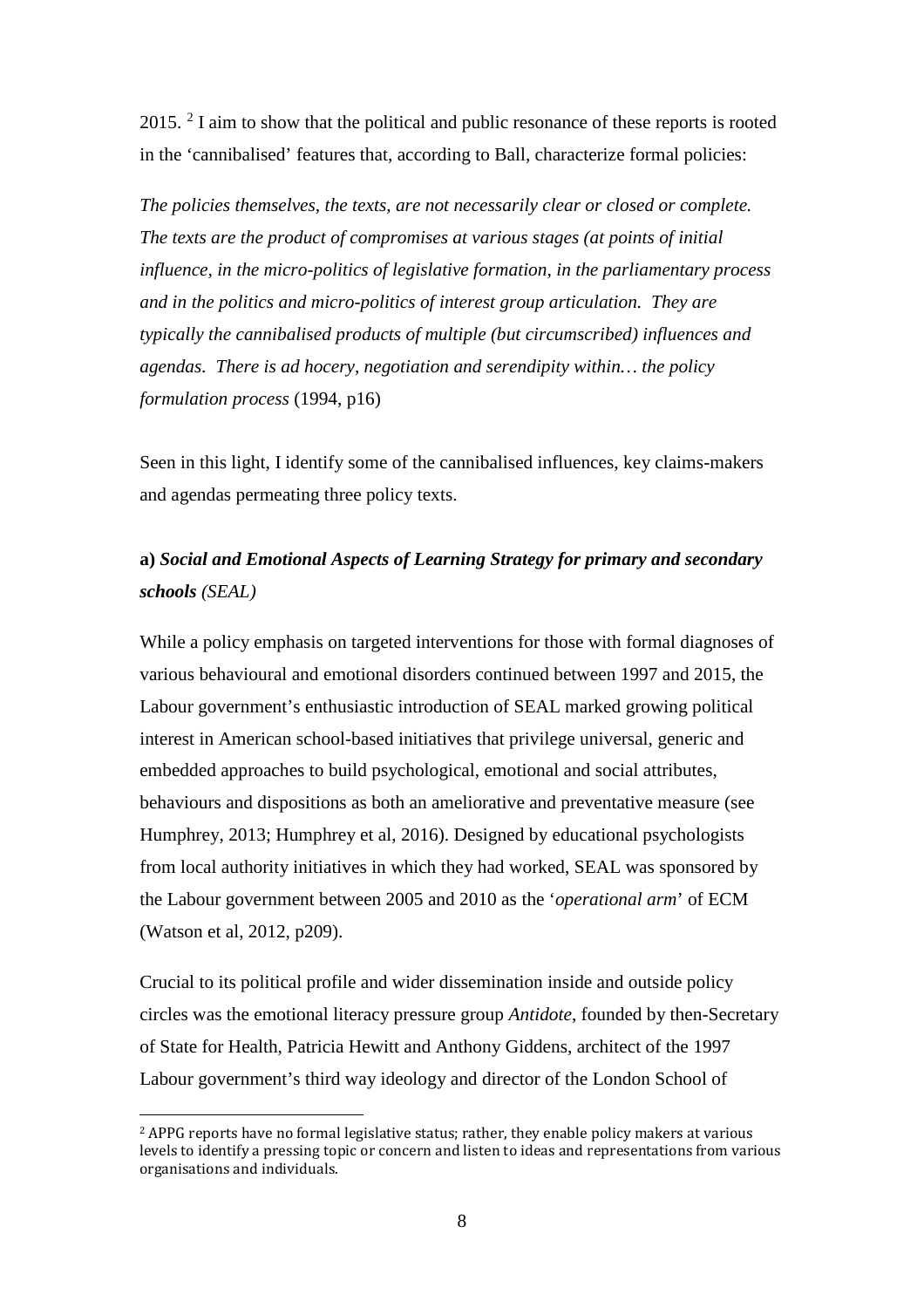Economics. *Antidote*'s advisory board included other high profile supporters, such as MEP Glenys Kinnock, human rights lawyer Helena Kennedy, film producer David Puttnam, media guru Clive Hollick, and Tom Bentley, Director of the left-of-centre DEMOS think tank between  $1999-2006<sup>3</sup>$  $1999-2006<sup>3</sup>$  $1999-2006<sup>3</sup>$  (see Emery, 2016).

According to official guidance at the time of its introduction in 2005, SEAL was a '*comprehensive, whole-school approach to promoting the social and emotional skills that underpin effective learning, positive behaviour, regular attendance, staff effectiveness and the emotional health and wellbeing of all who learn and work in schools*' (DfES, 2005). The initiative drew directly on Daniel Goleman's 1995 bestselling book on why emotional intelligence matters more than cognitive intelligence, translating Goleman's key tenets into the 'skills' of emotional literacy (including empathy and self-esteem), emotional management (including deferred gratification), relationship and decision-making. All are deemed essential for effective learning and life success (DfES, 2005; Sharples, 2007).

In his analysis of SEAL's competing interests, agendas and policy actors, Carl Emery shows that its cannibalised conceptual approach created equally cannibalised pedagogic strategies that combined selected bits of emotional intelligence, Maslow's needs-based humanist psychology, person-centred counselling, cognitive behavioural therapy (CBT) and positive psychology (see Emery, 2016a, b). Predictably, policy makers could highlight its ambitious and elastic social and educational goals selectively to demonstrate specific commitments, such as eradicating disruptive behaviour in schools (e.g. Balls, 2008).

Given that SEAL had no statutory status, its legitimacy was tied closely to *Antidote*'s lobbying and media coverage where, in addition to *Antidote*'s Director James Park, and well-known psycho-therapist Susie Orbach, various celebrities and well-known figures endorsed the Labour government's commitment to emotional literacy. Some political supporters publicly endorsed SEAL's evangelical proseltysing of its far-reaching effects as a uniquely progressive

<span id="page-10-0"></span> <sup>3</sup> Since the election of a Labour government in 1997, left-liberal think tanks have been very influential in promoting a more active government role in the psycho-emotional lives of citizens, including *DEMOS*, the *Young Foundation* (e.g. Bacon et al, 2010) and the *Royal Society of Arts* (RSA).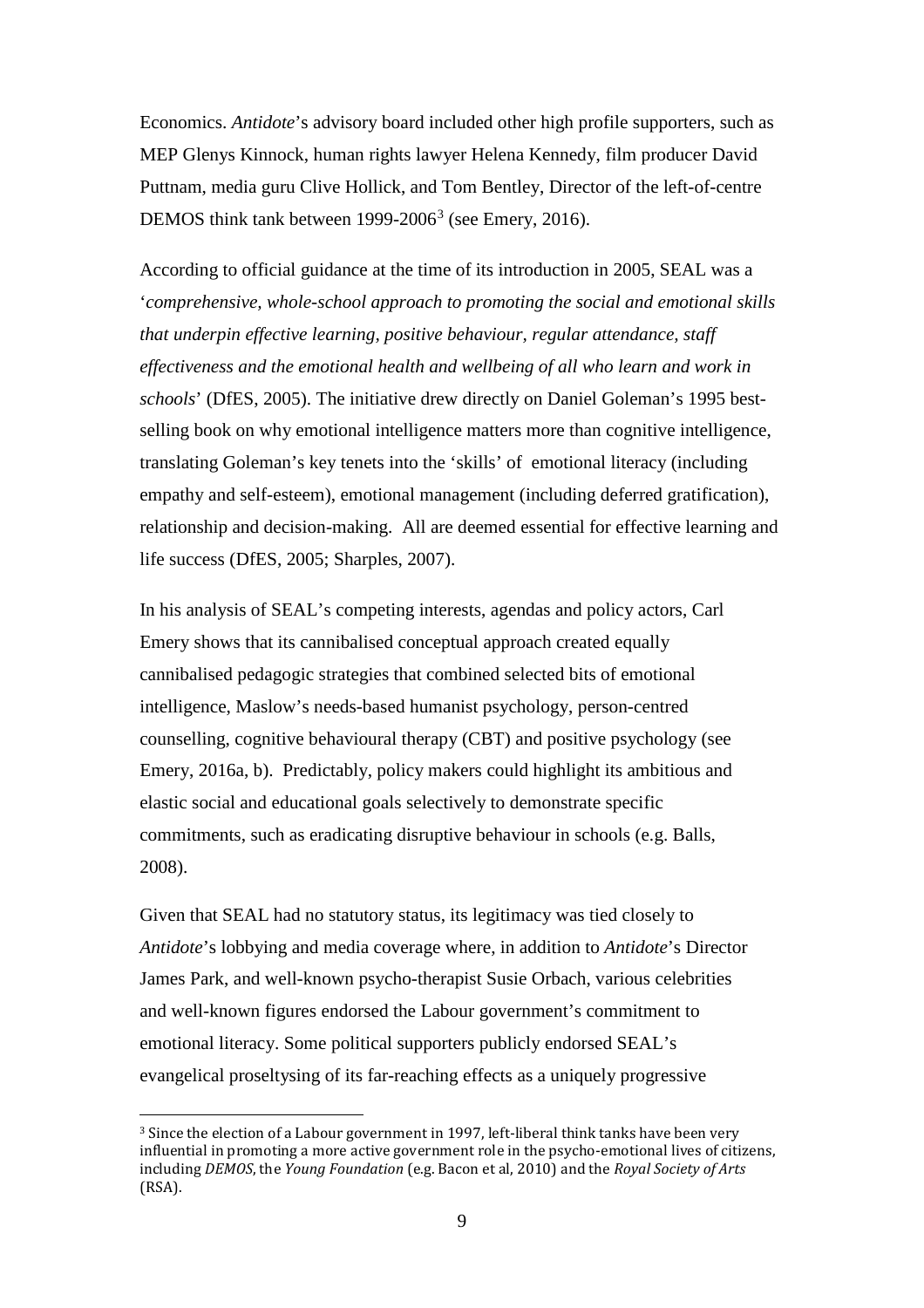aspect of 'New Labour'. For example, making extensive claims in broadsheet newspapers such as the *Observer*, Tom Bentley claimed that *'emotional literacy is becoming the political issue of our time, but it's emerging quite gradually as something with a hard-edged political dimension'* while Tony Colman, Labour MP and *Antidote* supporter claimed that*: 'this new thinking is part of New Labour, although it's not overtly government policy. It's a thread of sanity and a holistic approach that defines New Labour*' (quoted by Emery, 2016, p118).

SEAL's alignment of behaviours and dispositions associated with emotional literacy with left-liberal ideas about education appealed to large numbers of teachers who might not see themselves as experts in wellbeing interventions yet support traditions of child-centred learning and holistic education and related initiatives such as 'life and social skills', 'entrepreneurial education', 'employability', 'personal, social and health education', 'citizenship', 'personal development', 'reflective practice', 'learning to learn', and 'thinking skills'.

#### **b)** *APPG 'wellbeing in the classroom' report -* **2007**

The APPG seminar that I attended in 2007 attracted an extremely varied audience of 60, including teachers, headteachers, educational and clinical psychologists, researchers and representatives from diverse government and nongovernment organisations, including ex-Labour government Secretary of State for Education between 2001 – 2002, Estelle Morris. Epitomising SEAL's eclectic, inclusive approach, the event aimed to respond to SEAL's architects who asserted that better evidence for intervention was needed:

'*it is clear from the research and from practice in the field that, in some cases, claims are made without clear evidence to support them. There is a responsibility to evaluate, to sift the evidence carefully, and distinguish hopes and values from sound demonstrated effect*' (Weare and Gray quoted by Emery, 2016, p116).

In this vein, the seminar's chair, Susan Greenfield, Professor of Neuroscience, stated: '*as wellbeing appears increasingly in public and political discourse, there has also been a growing focus to understand the social and neuroscientific basis of wellbeing through systematic scientific study*'. A key aim was therefore to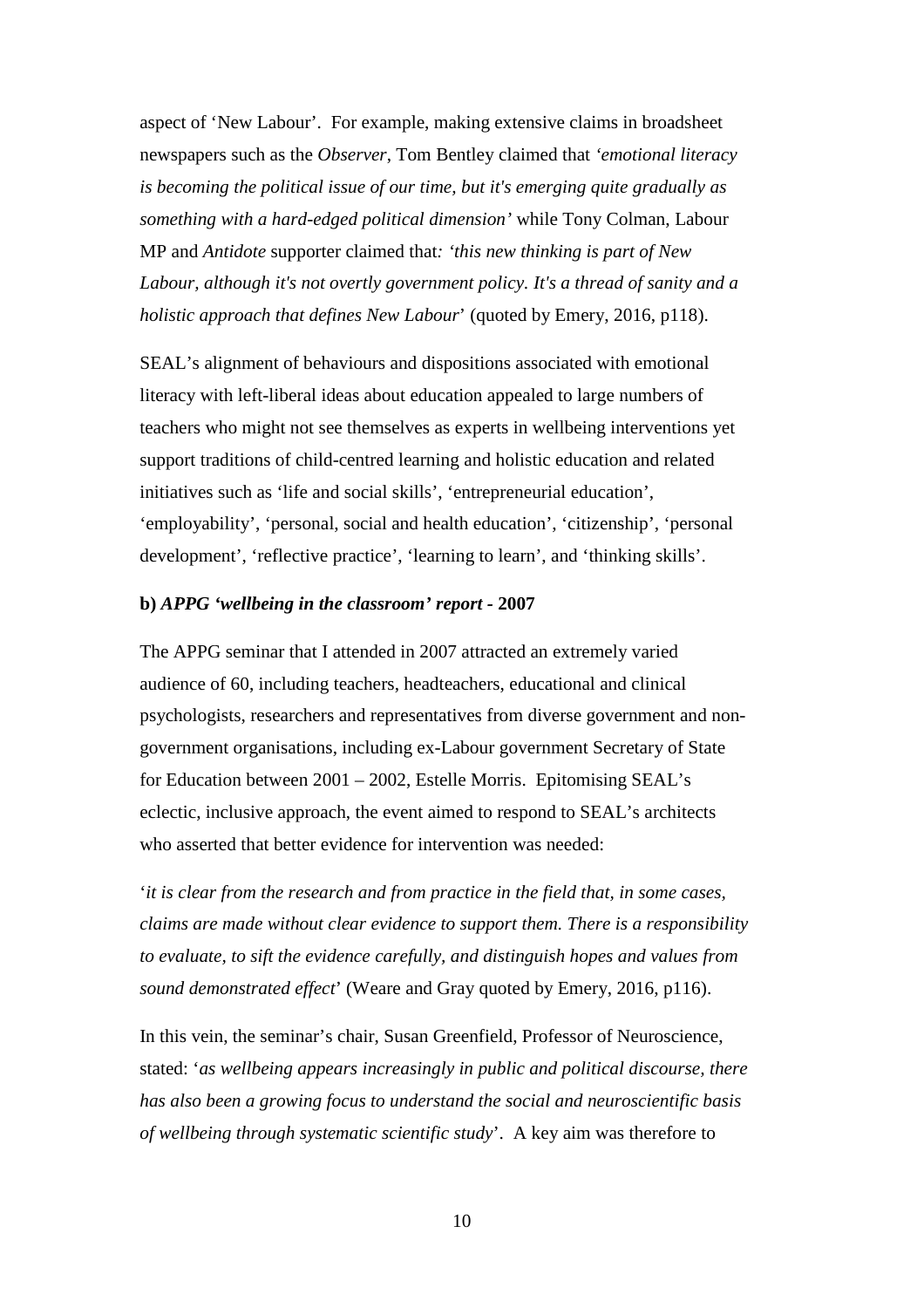'*collectively ensure that policy and practice is informed by the best evidence from this emerging research*' (Sharples, 2007, p2).

The format comprised three keynote presentations and audience discussion. The most well-known speaker was Richard Layard, a Labour peer since 2000 and co-founder of the Action for Happiness (AfH) campaign.<sup>[4](#page-12-0),</sup> Introduced at the seminar as '*founder –director of the Economic Performance Centre at the London School of Economics [who has written widely] on unemployment, inflation, education, inequality and post-Communist reform*' (Greenfield in Sharples, 2007, p4), he was followed by Felicia Huppert, Professor of Psychology and Director of the Centre for Wellbeing at the University of Cambridge, and Guy Claxton, then-Professor of Learning Sciences at the University of Bristol.

Despite its organisers' espoused aims, the seminar did not attempt to debate the merits of the evidence presented or propose that this should be done but instead endorsed speakers' and audience's contributions enthusiastically and nonjudgmentally. Notwithstanding the congenial tone of the event, examination of the transcript reveals strong disagreement about the effectiveness of discrete universal skills-based interventions versus embedding skills and dispositions in mainstream subject teaching and a whole school ethos. Unsurprisingly, this inclusive approach encouraged speakers to contribute their own conceptual elisions and 'essential skills' to SEAL's already extensive list. For example, Layard's '*little list* [includes] *understanding your own emotions and those of other people, developing empathy, love, sex and parenting (yourself as a future parent), healthy living and community engagement'.* He asserted that '*….the search of what are the true sources of satisfaction in life in all these different areas…[is underpinned] by the central discipline [of] psychology*' (Layard in Sharples, 2007, p6-8). He concluded with a call for measurement: '*if we take the emotional side of life as seriously as the cognitive side [we need to consider if] there needs to be some form of national measurement of the emotional wellbeing of children at different stages*' (Sharples, 2007, p9).

<span id="page-12-0"></span> <sup>4</sup> AfH is a not-for-profit organization founded in 2010 by Richard Layard, Geoff Mulgan and Anthony Seldon (then head master of Wellington College which pioneered a happiness curriculum (see Morris, 2008; Seldon, 2015). It is part of the *Young Foundation*, a left of centre think tank (see footnote above).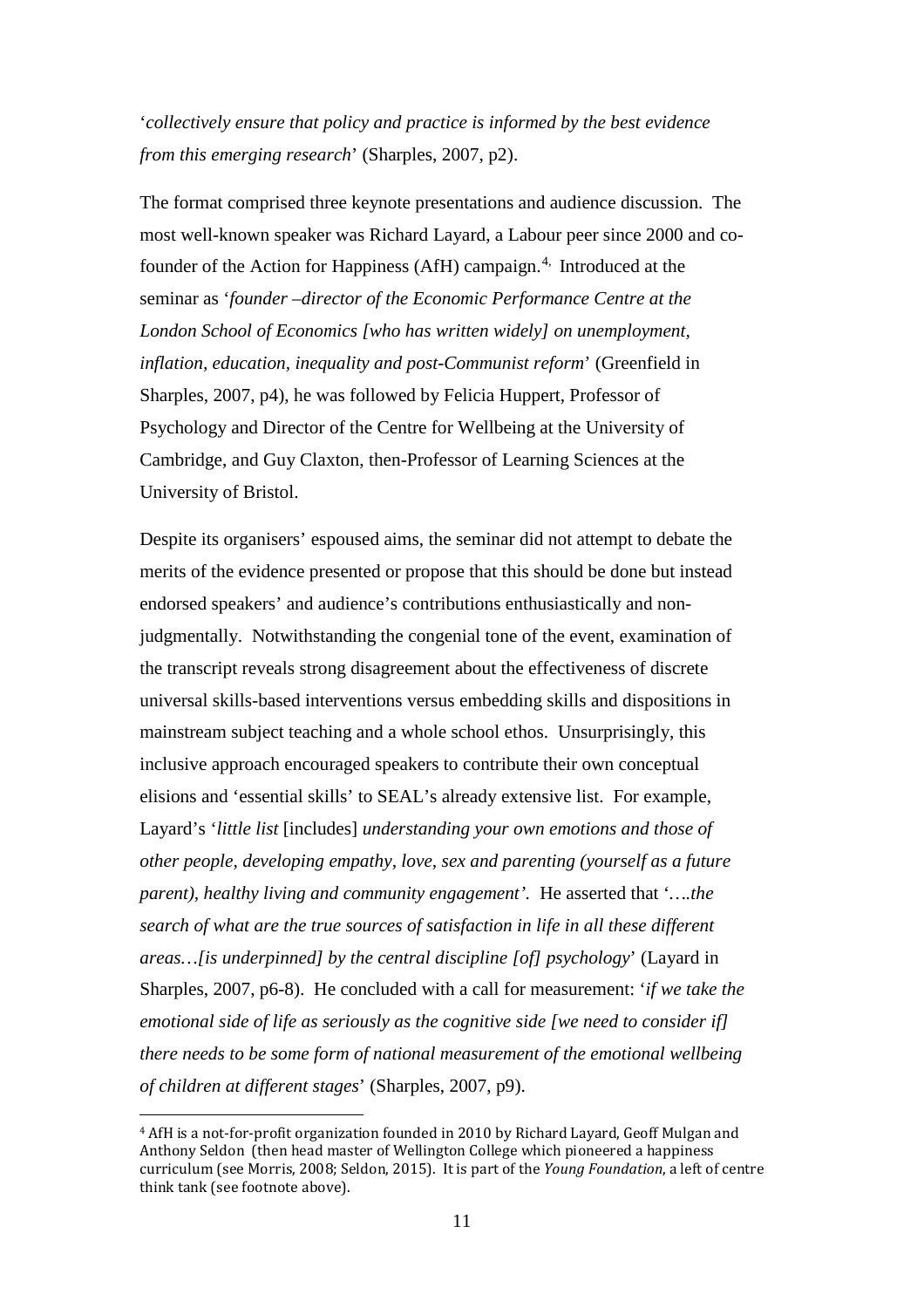#### **c)** *APPG on social mobility 'Character and Resilience Manifesto' - 2014*

While the key premises of the ECM agenda continued to exert an influence in English schools after the election of a Conservative-led coalition government in 2010, the government removed official sponsorship of the SEAL programme in 2011 and resurrected the much older discourse of 'character'. As Humphrey et al observe, some commentators have seen this as a rejection of 'soft skills' associated with wellbeing and the privileging of 'traditional' forms of teaching and curriculum knowledge (Humphrey et al, 2016). Yet I would argue that the language of lifelong character development, mental toughness, resilience and 'grit' that permeates this discourse merely embellishes SEAL's universal skillsbased approach with new dispositions and attitudes deemed to be social and emotional competences, including 'hope', 'aspiration', 'community mindedness' and 'dealing with failure' (e.g. Paterson et al., 2014). A powerful political endorsement of the wellbeing-as-mental health/character elision came in 2010 from then-Prime Minister David Cameron's stated commitment to proposals for the Office for National Statistics to measure citizens' wellbeing. In the light of the strong psychological/mental health focus in education policy on wellbeing, it is important to note here the wider scope of the ONS approach to wellbeing.

Claims for the social and economic benefits of government intervention in wellbeingas-mental health/character expanded when the APPG on social mobility followed its 2012 report with a 'Character and Resilience Manifesto' in 2014. Highlighting '*seven key truths about social mobility*' and concluding that '*personal resilience and emotional wellbeing are the missing link in the chain*', the report reinforced SEAL's earlier calls for policy makers '*to recognise that social and emotional skills underpin academic and other success – and can be taught*' (Paterson et al, 2014, p11).

The manifesto was published with the *CentreForum*, a Liberal Democrat think tank set up by Richard Reeves, Director of *DEMOS* between 2006 -2010, and *Character Counts*, an American not for-profit company specialising in motivational work with young people and organisations, founded and directed by Jen Lexmond who had previously been a researcher at *DEMOS*. Presaging the policy shift to a character discourse after the election of a Conservative-led coalition government in 2010, Lexmond had already co-authored two reports that moved *DEMOS*' earlier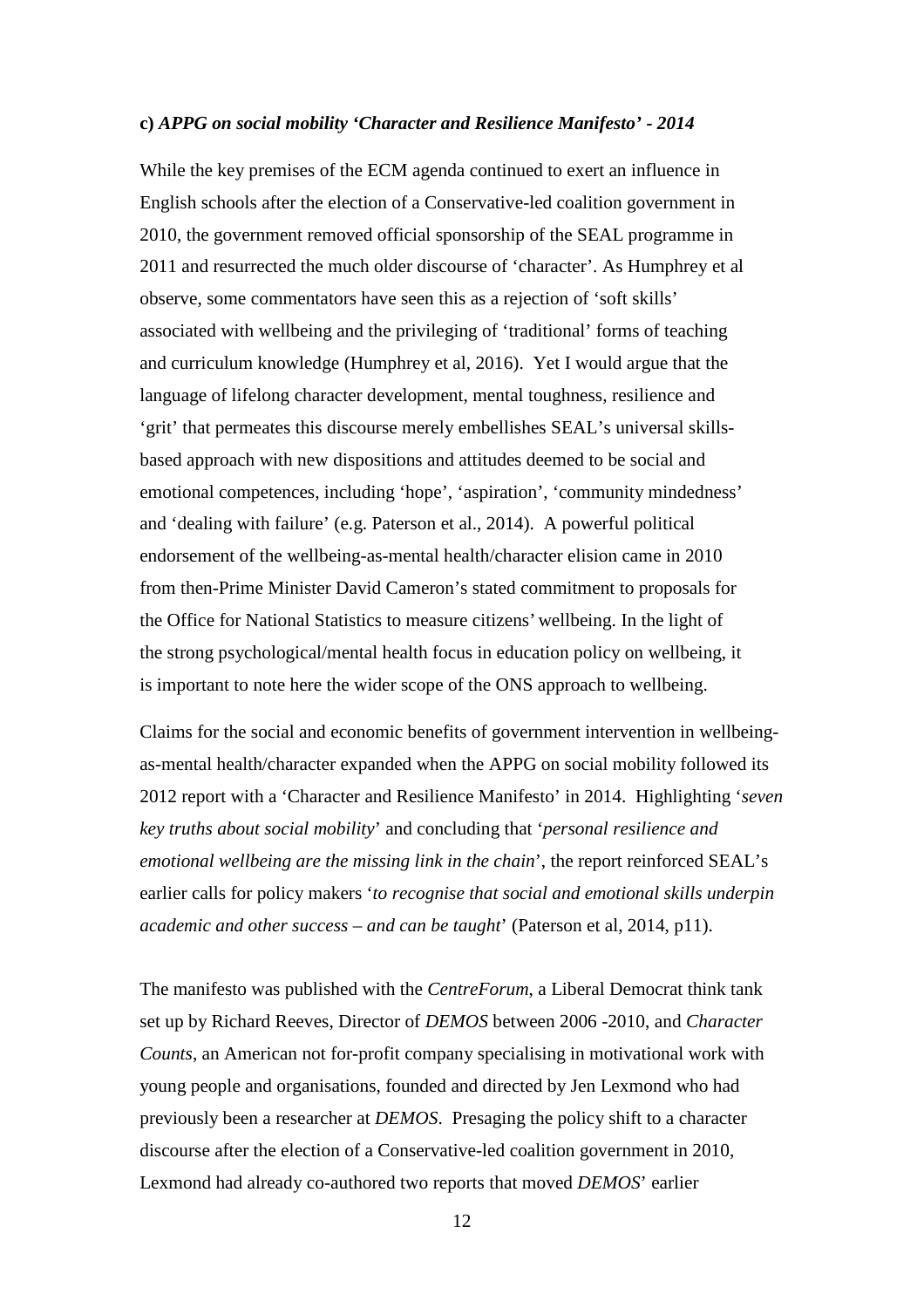endorsement of SEAL's emotional literacy approach to a broader remit that linked character, social mobility, early intervention and psycho-emotional measurement (Reeves and Lexmond, 2010; Lexmond and Grist, 2011). The character manifesto aligned these interests with cross-party support for more extensive intervention in families by calling for psychometric assessments in early years (Patterson et al, 2014). Although the government's commitment to measuring personal and subjective wellbeing was framed by a broader understanding of societal wellbeing, elisions between wellbeing, character and mental health seen in education reflected a wider emphasis on psycho-emotional measures in other policy areas such as family policy and welfare programmes for the unemployed (e.g. Pykett et al, 2016).

Since 2010, British research into character development has attracted significant funding, including a 5-year  $(2102 – 2017)$  £25 million grant from the American John Templeton Foundation at the University of Birmingham. Drawing on positive psychology, this programme promotes a skills-based approach that augments all the notions listed in the APPG report with moral standpoints such as 'virtue', 'humility' and 'gratitude' that transmogrify as teachable skills (see Jubilee Centre, 2015). In July 2015, the Conservative government's Secretary of State for Education earmarked resources to support her '*strong*' view that schools and early years settings are essential sites for '*developing emotional wellbeing, mental health and character*', presenting these as important as educational achievement (Morgan, 2015a, b).

#### **Cannibalised texts and claims makers**

The salient point of the brief and selective overview of policy texts above is that shifting but intertwining discourses enable successive governments to respond to rarely-challenged assumptions that children, young people and their parents, lack a lengthening list of interpersonal and intrapersonal skills. Crucially, the espoused privileging of a return to 'traditional' curriculum knowledge by governments since 2010 has not hindered the prevalence or popularity of these ideas and their overwhelmingly psycho-emotional behavioural training focus.

In summary, the policy trajectory of wellbeing-as-mental health-and-character can be characterised as 'cannibalised' in three ways. First, a seemingly amoral skills-based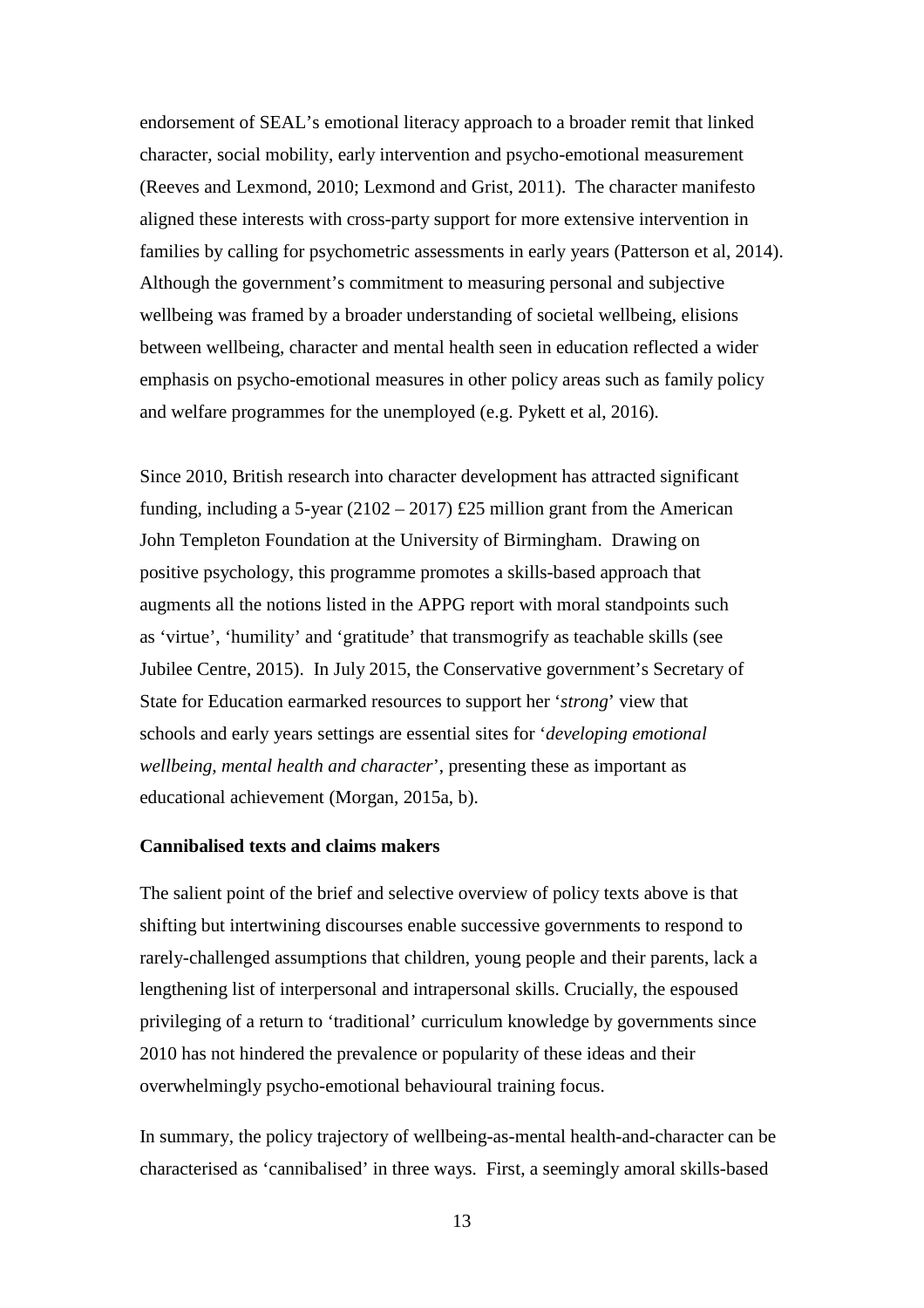approach and an eclectic array of activities and techniques encompass dispositions, attitudes, behavioural responses and 'appropriate' mindsets that are actually morally or spiritually rooted, such as empathy, hope, humility and gratitude. Underpinned by equally extensive and ad hoc psychological claims and practices, universal interventions introduced in schools, colleges and universities since 1998 have included positive psychology, person-centred and relationship counselling, mentoring based on life-coaching techniques, self-help, psycho-dynamic therapy, CBT, neurolinguistic programming (NLP), emotional literacy/emotional intelligence and the increasingly popular trend for mindfulness. Second, international and national reports cited earlier in this paper, as well as the three policy texts singled out for closer examination, reflect extensive circular referencing of each other and certain sources. Here, according to Ashley Frawley, the prevalence of second hand circular citing turns claims and underpinning assumptions into self-evident truths (Frawley, 2015). This promulgates alarming depictions of child and youth crisis and an accompanying consensus that educational settings must build psychological, social and emotional attributes and competences in the present whilst also preventing problems in the future. Third, the three reports examined above reflect the extent to which often incompatible psychological fashions can simultaneously, run alongside each other and compete whilst absorbing or incorporating new ideas and practices as they appear in popular culture.

In this context, policy and research questions and associated evaluation studies are confined to the respective merits and effectiveness of discrete universal interventions or embedded curriculum-based approaches. As I aim to show next, the shifting and inclusive yet confined nature of these questions enable new types of claims-makers to shift navigate formal and informal networks and discourses to affirm perceived problems and promote their particular therapeutic products.

#### **3. THE RISE OF THERAPEUTIC ENTREPRENEURIALISM**

#### **Policy entrepreneurs**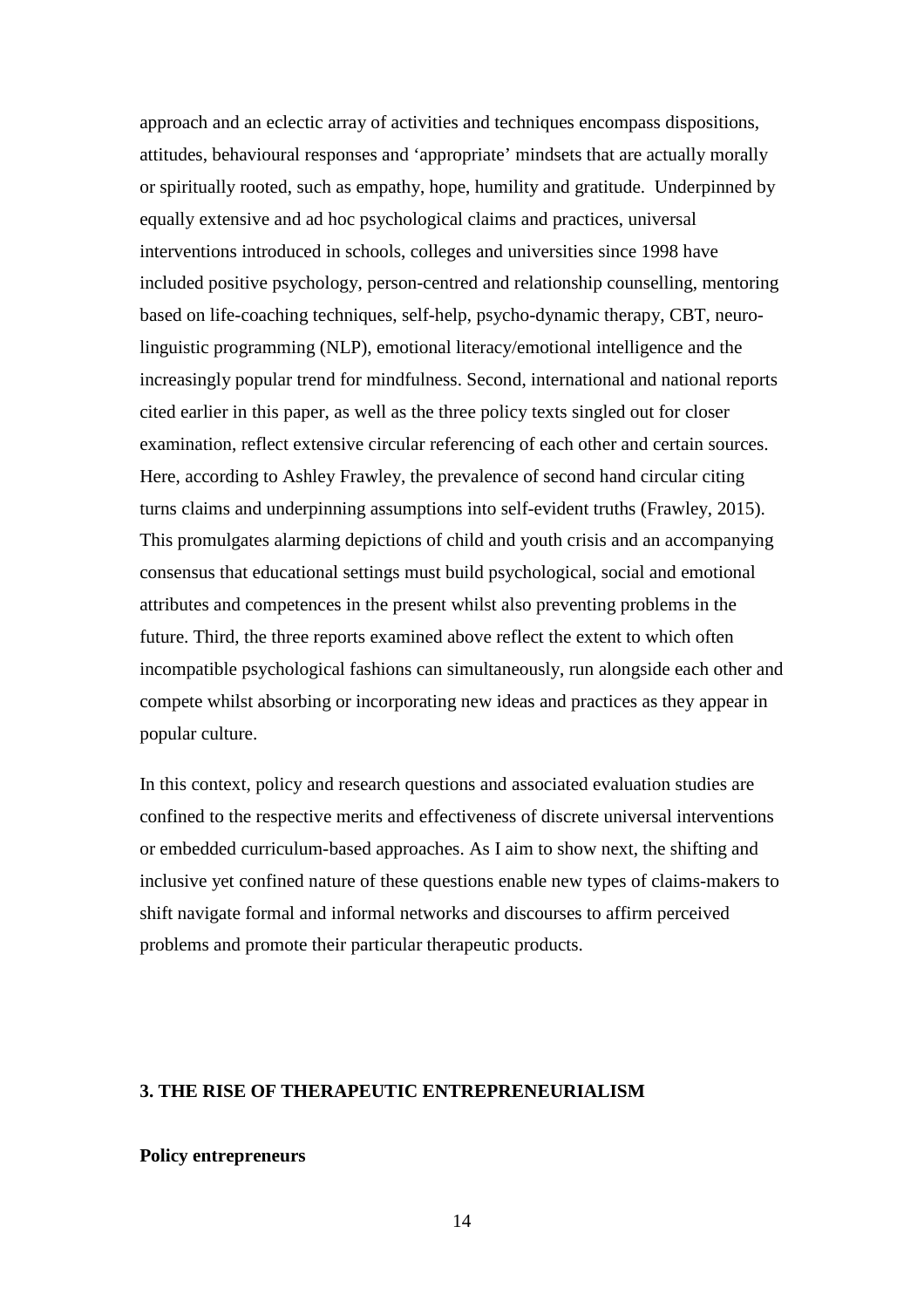One understanding of the ways in which particular policies gain traction and influence is that expert knowledge accumulates and then generates policy proposals. Sometimes this is a gradual process leading to the development of new policy proposals, at other times a more faddish and random process where ideas may sweep through policy communities without any obvious movement in the science of knowledge (Kingdon 2011; Bache and Reardon, 2016, p21-2). From either perspective, certain 'policy entrepreneurs' play a key role in defining policy problems, shaping norms and then framing problems in particular ways according to their preferred approach (Bache and Reardon, 2016). For example, as Bache and Reardon note, academics such as David Halpern (ex-Lecturer in Social Psychology and the Head of the government's Behavioural Insight Team since 2010) and Professors Richard Layard (Economics), Andrew Oswald (Economics and Behavioural Sciences) and Paul Dolan (Behavioural Sciences) work at the interface of university-based research and policymaking to bring wellbeing onto government agendas, alongside individuals from left-of-centre think tanks such as DEMOS and the *Young Foundation*. As part of government agendas to shape citizens' behaviours and mindsets across diverse areas of public life, the same individuals and organisations have also been highly influential in behaviour change initiatives (Jones et al, 2014; Pykett et al, 2016).

A question therefore arises about why particular claims-makers and advocates gain influence at different moments in policy time and across policy agendas and, in the case of wellbeing, why psychological agendas are so appealing to policy makers. From a therapeutic culture perspective, a psycho-emotional understanding of wellbeing was already established by Conservative and Labour governments' increasing receptivity to a more explicitly therapeutic orientation for the state during the 1990s. This orientation had precedents in the late 1970s when a Conservative government supported the idea that lack of psycho-emotional skills and dispositions both caused and was caused by unemployment and other socio-economic problems and provided funding for access to counselling as part of employment preparation schemes (see Furedi, 2004). Psycho-emotional roles for the state were integral to Anthony Giddens' design of the 1997 – 2010 Labour governments' 'third way' between social democracy and neo-liberalism (Giddens, 1998). Drawing on ideas he developed in an earlier sociological study of the changing nature of personal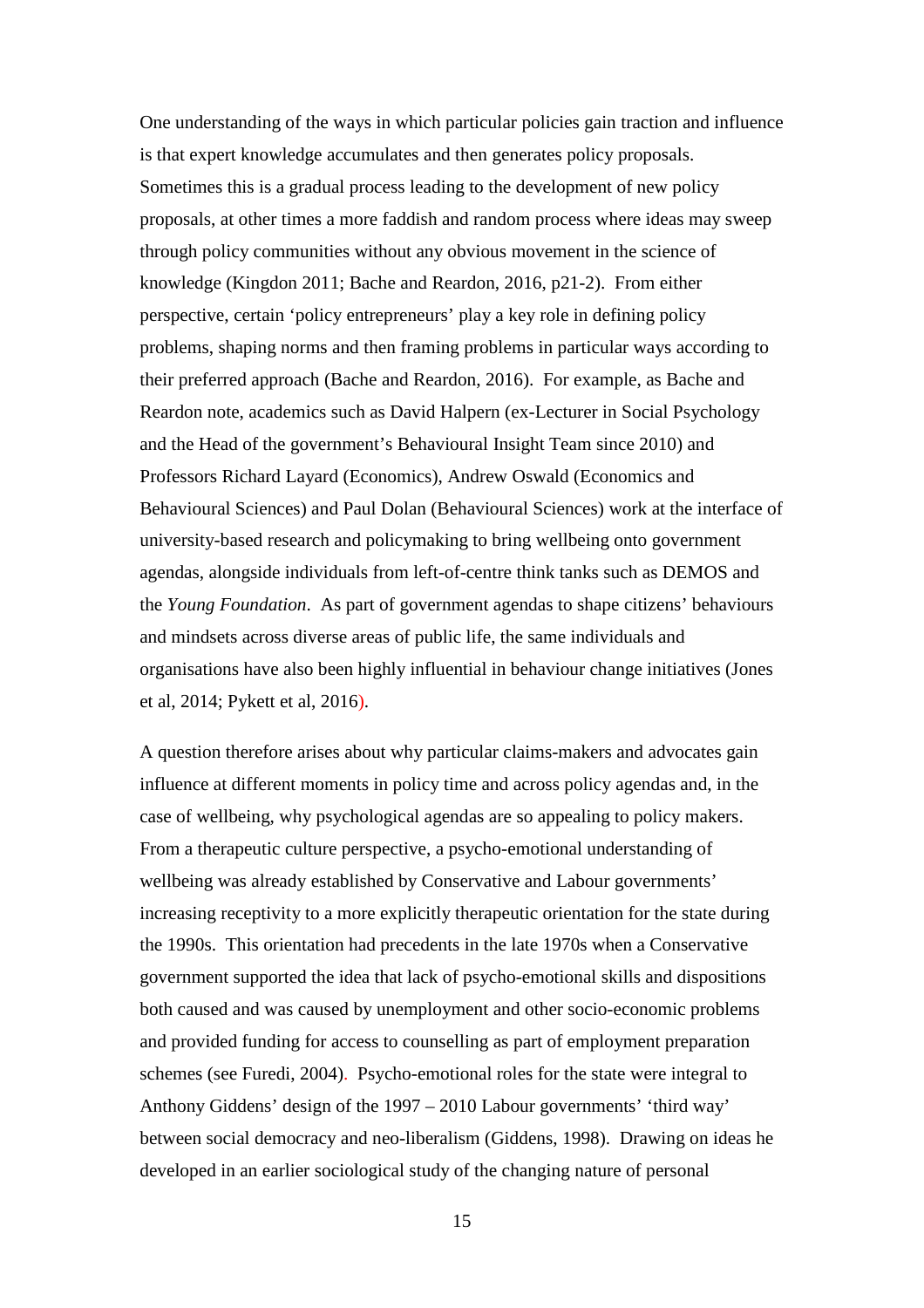relationships, Giddens advocated a much stronger 'psychic' role for the welfare state in developing reflexive, self-aware, emotionally-literate citizens who can learn and use psychological techniques for individual and social benefits (Giddens, 1991).

A psycho-emotional understanding of wellbeing was therefore a key strand in New Labour's approach, supported enthusiastically by then-Labour Prime Minister Tony Blair and promoted by numerous individuals moving between policy advisory and think tank roles. Some of these individuals have maintained their influence through successive psychological policy agendas, including Richard Reeves, Director of *CentreForum*, ex-strategic advisor to the Deputy Prime Minister in the 2010-2015 Coalition government and, as Director of DEMOS, co-author of 'Building Character' in 2010; Matthew Taylor, ex-Director of the Institute for Public Policy Research, Director of Tony Blair's Policy Unit, then his strategic adviser, and Director of the RSA since 2006; and Geoff Mulgan, ex-Director of Tony Blair's Strategy Unit, cofounder of DEMOs, and ex-Director of the *Young Foundation* (see footnote above).

In the wider context of a therapeutic culture, all these claims-makers epitomise the extent to which the diffusing of a wellbeing-as-mental health/character discourse is derived from populist adaptions of academic psychology. Here Martin Seligman, Professor of Positive Psychology, former President of the American Psychological Association that created the Diagnostic and Statistical Manual, is a high profile advocate of state-sponsored applications of positive psychology in, for example the army and schools, both in the UK and other countries. An important characteristic of the policy popularising of psychological expertise is the prominence of nonpsychologists. For example, alongside economist Richard Layard, Anthony Seldon is author of numerous political biographies, including one on ex-Prime Minister David Cameron, and therefore has good insider access to policy makers (see footnote above). Now Vice-Chancellor of Buckingham University, Seldon aims to make Buckingham Britain's first 'health positive university', campaigning 'passionately' for these goals through the media and inside policy circles (e.g. Parker, 2016; Seldon, 2015). With the exception of psychotherapist Susie Orbach, the high profile new Labour luminaries who promoted SEAL, discussed above, also exemplify the crucial policy lobbying role played by lay adapters of psychological expertise.

While particular policy insiders and fashionable interventions come and go,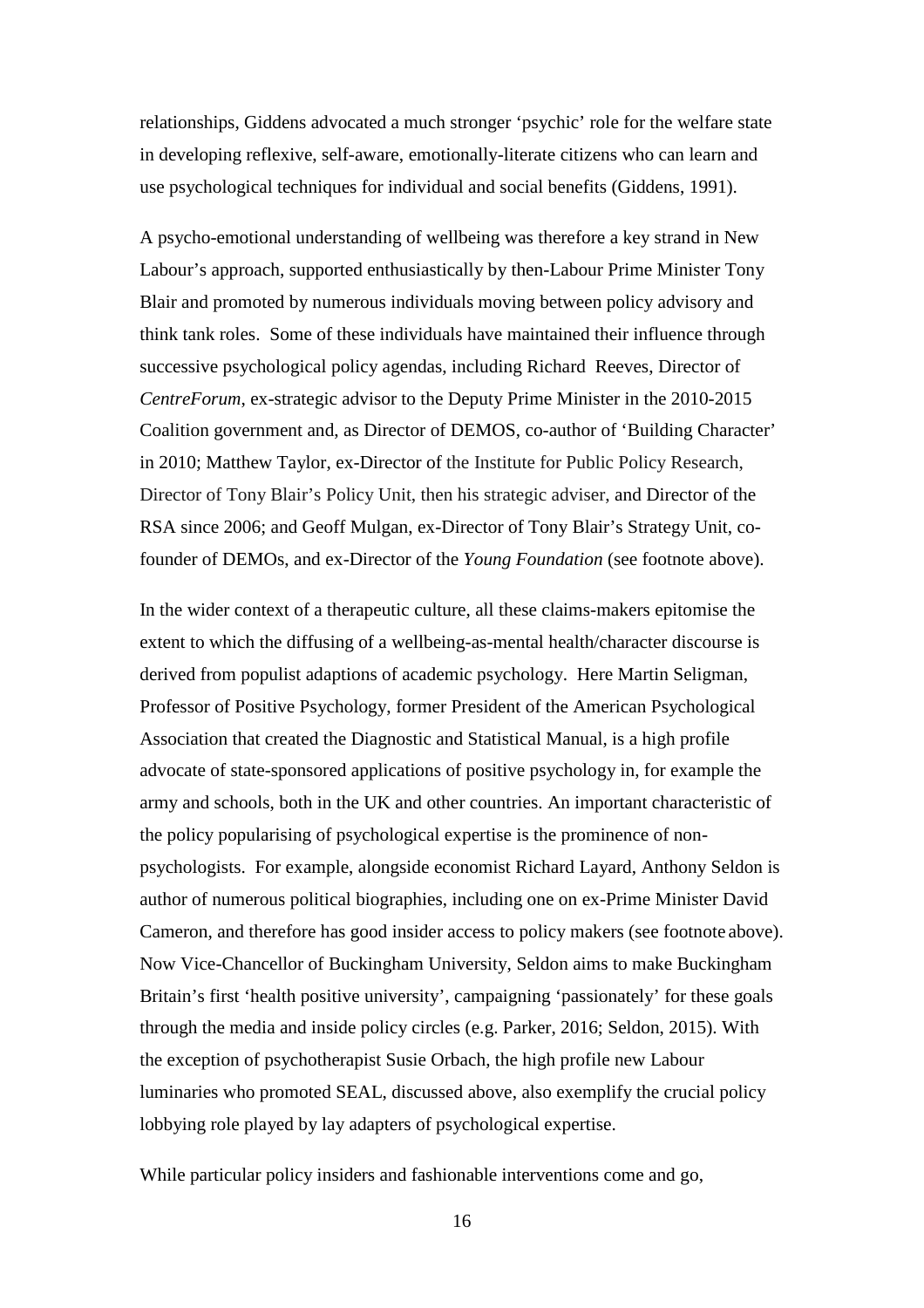prominent international public figures and celebrities legitimise the broad trajectory of wellbeing-as-mental health/character. These include the Dalai Lama, patron of the AfH campaign and American celebrities actor Goldie Hawn and comedian Ruby Wax who have both promoted school-based universal mindfulness programmes with British public and policy-maker audiences, including ex-Labour and Conservative Prime Ministers and Michael Gove, Secretary of State for Education between 2010 and 2014.

Alongside lobbyists and luminaries who sustain their influence across shifting discourses and subtle changes to policy agendas, there are more fleeting interfaces between policy sponsorship and intervention entrepreneurialism. For example, in 2012 American army general Rita Cornum promoted the 'resilience fitness training' programme she designed for preventing post-traumatic stress disorder amongst soldiers (based on collaboration with Martin Seligman) to an enthusiastic audience of practitioners and managers from British police youth engagement projects, community out-reach programmes, schools and third sector organisations, think tank researchers and Michael Gove, the then-Secretary of State for Education (Cornum 2012). Cornum also exemplifies another important characteristic of the cannibalised politics of wellbeing, namely the growing involvement of commercial interests. Sponsored by the MacQaurie Foundation, a global provider of financial, advisory, investment and fund management services and a key funder of the *Young Foundation*, her access to British policy makers was facilitated by one of MacQuarie's Directors, Gus O'Donnell, a leading civil servant between 1990 and 2001, with roles that included Permanent Secretary to the UK Treasury, co-author of the Legatum report on wellbeing and policy with Richard Layard and David Halpern, amongst others, cited above and chair of APPG wellbeing and economics meetings.

#### **'Charismatic' entrepreneurs**

Legitimised by a therapeutic culture beset by fears about mental health problems, a therapeutic state can expand its legitimacy through a new type of charismatic, entrepreneurial expert. Reflected by popular, academic and political claims-makers identified above, this also exposes the state to new and competing claims to expertise and evidence of effectiveness. Here Max Weber's account of different types of authority in periods of social change is useful (e.g. Kasler 1988, Spencer 1970).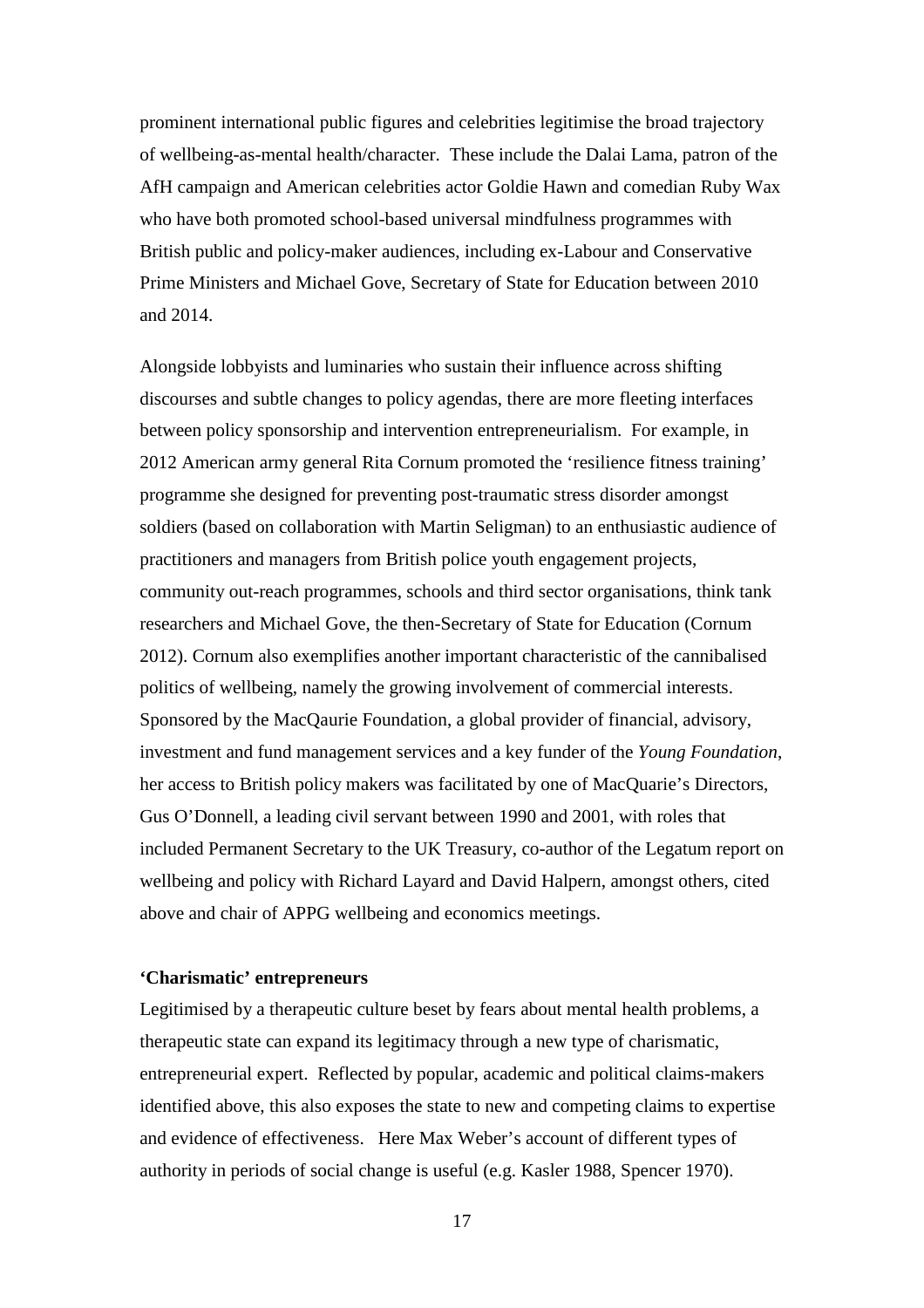While it is not possible in this chapter to do justice to the nuances of Weber's analysis, his 'ideal types' of traditional, legal and charismatic expert illuminate the rise of therapeutic entrepreneurialism in the policy trajectory of wellbeing in education and the challenge this presents to older types of expertise.

The political rise and popular appeal of therapeutic entrepreneurs is linked inextricably to what Ball and Junnerman characterise as the patchwork combinations of third sector and private providers that comprise an education market (Ball and Junnerman, 2012). Bank-rolled by the state, fragmented, outsourced and privatised public education services are fertile ground for a growing market of campaign groups, third sector organisations, charities and profit-making consultancies selling their favoured approach to local authorities, individual schools, colleges and universities. A huge increase in entrepreneurial individuals and organisations includes the relationship counselling service Relate; the charity Family Action (a philanthropic organisation founded in the  $19<sup>th</sup>$  century to work with the poor) which leads some local authority-funded family welfare and school wellbeing initiatives; the Amy Winehouse Foundation, funded by the Lottery to work in schools and youth clubs to build resilience against risk-taking behaviours; freelance consultants in the AfH campaign and myriad other consultancies and companies. Paralleling their policy counterparts, these therapeutic entrepreneurs offer reductionist, culturally familiar interpretations of psychological ideas and practices, often downplaying formal expertise in favour of empathy that comes from surviving difficult experiences or seeing the light from attending a course. In order to compete, traditional psychological specialists, such as educational and clinical psychologists, especially those outsourced to private companies or working in local authority traded services, offer programmes such as mindfulness, NLP and life coaching.

The growing prominence of these new types of expert in policy and practice raises difficult and contested questions about what counts as legitimate expertise and knowledge. It also highlights the erosion of boundaries between specialistauthoritative and non-specialist, or non-authoritative, claims-makers and also between formal and personal knowledge. For example, Ruby Wax has a Masters in Mindfulness-based Cognitive Therapy and speaks openly about her personal experience of mental illness. Populist discourses are also integral to the political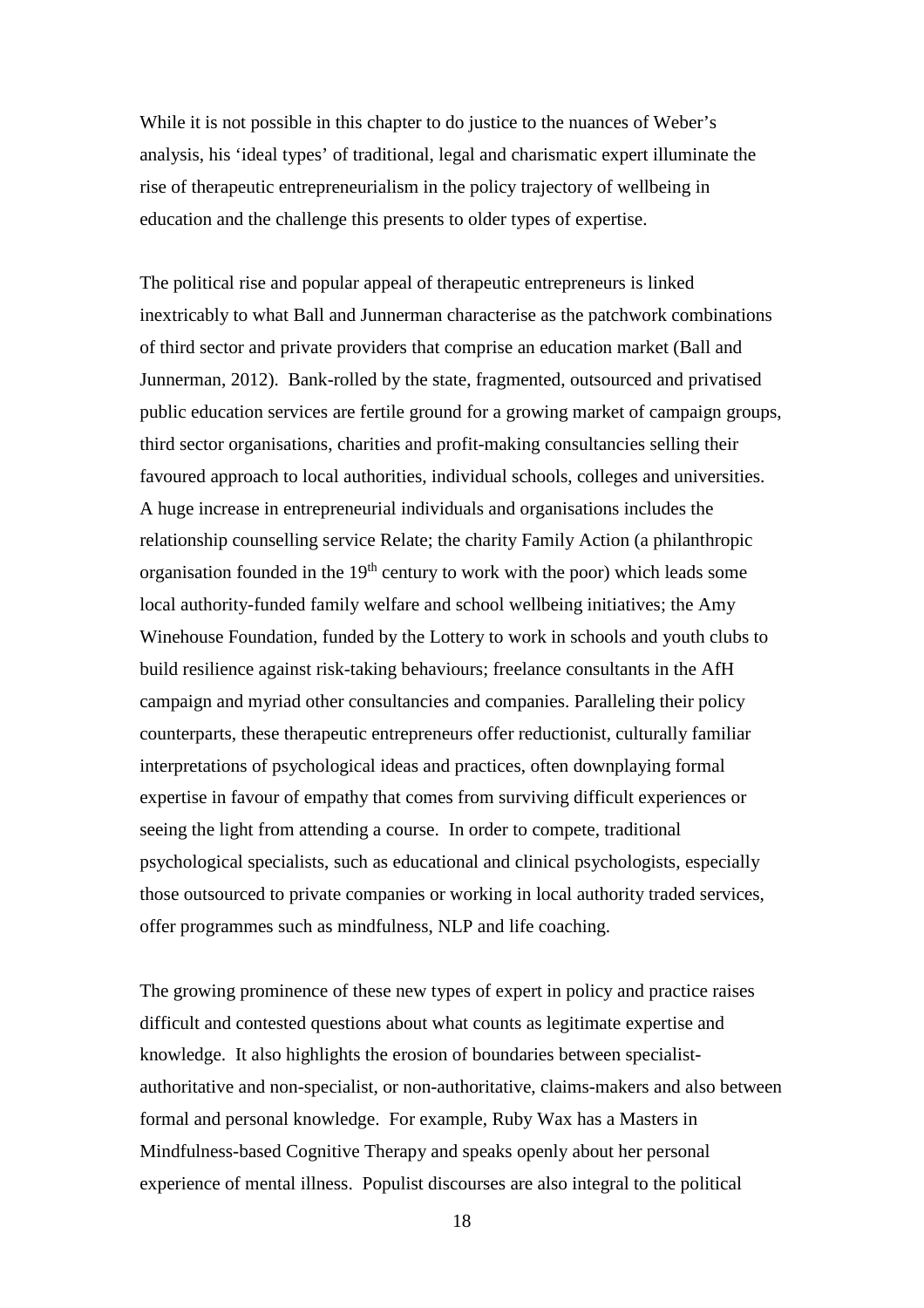rationale for measuring subjective wellbeing promoted by academics such as Richard Layard, Andrew Oswald and Paul Dolan. This rationale is founded in economics as a discipline, increasingly intertwined with behavioural science, as a way of boosting citizens' economic performance, yet draws strongly on and contributes to populist depictions of psycho-emotional wellbeing. Other new claims to expertise might come from a Master's degree in any of the areas listed above, including one in the philosophy and science of happiness arising from the character and virtue research programme, cited earlier, or a short training programme in areas such as mental toughness, life coaching and mindfulness, accredited by some universities or bodies such as the British Association for Counsellors and Psychotherapists. Meanwhile, the Dalai Lama's deeply held Buddhist principles for mindfulness and a lifelong commitment to a spiritual and holistic approach to wellbeing are absorbed easily in a wide spectrum of reductionist, popularised skills-based approaches.

These developments are therefore a powerful challenge to traditional expertise in educational and clinical psychology, psychiatry and counselling. My point here is not to evaluate the respective merits of these claims to authority but to offer a critique of problems arising from therapeutic entrepreneurialism as a foundation for influential claims-making about wellbeing in education and, in turn, as a replacement for or equation with scientific evidence. As I argue next, these developments render espoused commitments for evidence to underpin interventions, and for those with dubious or little evidence not to be used, as mere policy rhetoric. In the final section, I suggest some ways to counter or challenge these worrying trends.

#### **4. ERODING EVIDENCE**

There have been numerous meta-reviews of evidence for the effectiveness of diverse approaches that are presented as school-based wellbeing/mental health interventions, including peer mentoring, anti-bullying schemes and nurture groups, amongst others (e.g. Weare and Nind, 2013; Bywater and Sharples, 2013; Wiglesworth et al, 2016). It goes without saying that there is not space here to undertake my own comprehensive meta-evaluation of these studies. Nevertheless, it is important to note some serious drawbacks to the existing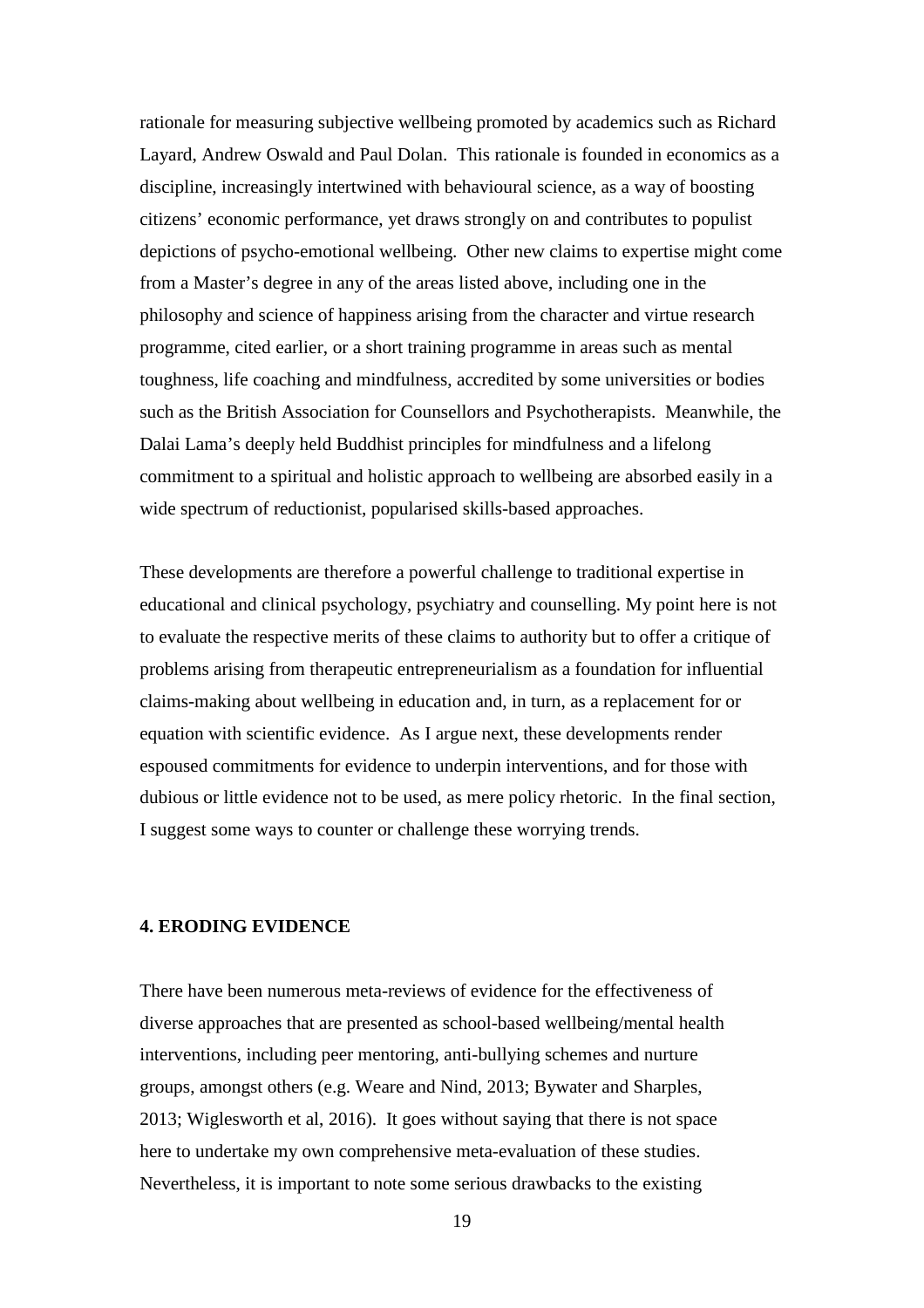evidence base reflected in the reviews cited above. According to Wigglesworth et al (2016), problems include: inconclusive or contradictory evidence of effects from the intervention itself; not attributing effects to other changes in the school or classroom; design flaws including evaluations carried out by intervention developers, implementers or those already in favour of the intervention; difficulty in transferring or replicating interventions; and evaluations done too soon after implementation. The latter also means that positive effects can arise from the novelty of the intervention, perhaps as a distraction from normal routines, or the well-known 'Hawthorne' effect first noted in industrial psychology experiments, namely the effects of positive attention by observers or experimenters (e.g. Hseuh, 2002).

As well as these important methodological difficulties, formal evaluations of SEAL have shown no conclusive evidence of positive effect and, at the same time, huge variation in practices and some of the methodological problems summarized above (Humphrey et al, 2011). Similarly, the government's own evaluation of the Penn Resilience programme, based on CBT and positive psychology and trialed in three local authorities between 2007 – 2010, showed little long-term impact. This study also found negative effects for some children who tried to transfer the programme's prescriptive thinking strategies to a dangerous situation (Challen et al, 2011).

Analysis in this paper also suggests other conceptual and practical drawbacks in the broader policy trajectory of wellbeing-as-mental health/character. First, the APPG wellbeing seminar's report, discussed earlier, shows how an inclusive, non-judgmental, elastic format for debate and the prominence given to Layard's lay adaptions of psychological ideas and his general lack of educational expertise reflect wider problems with incoherent or vague conceptual definition and measurement. For example, his reliance on the 2007 UNICEF report to claim extensive benefits from resilience-building programmes overlooks the report's sweeping self-report measures. These ranged from trust, availability of a good breakfast and having kind and helpful classmates, to experience of child abuse. Tellingly, in the light of the seminar's espoused commitment to evidence, he claimed dramatic benefits for the Penn Resilience Programme before any evaluation had been done (see above and Challen et al, 2011).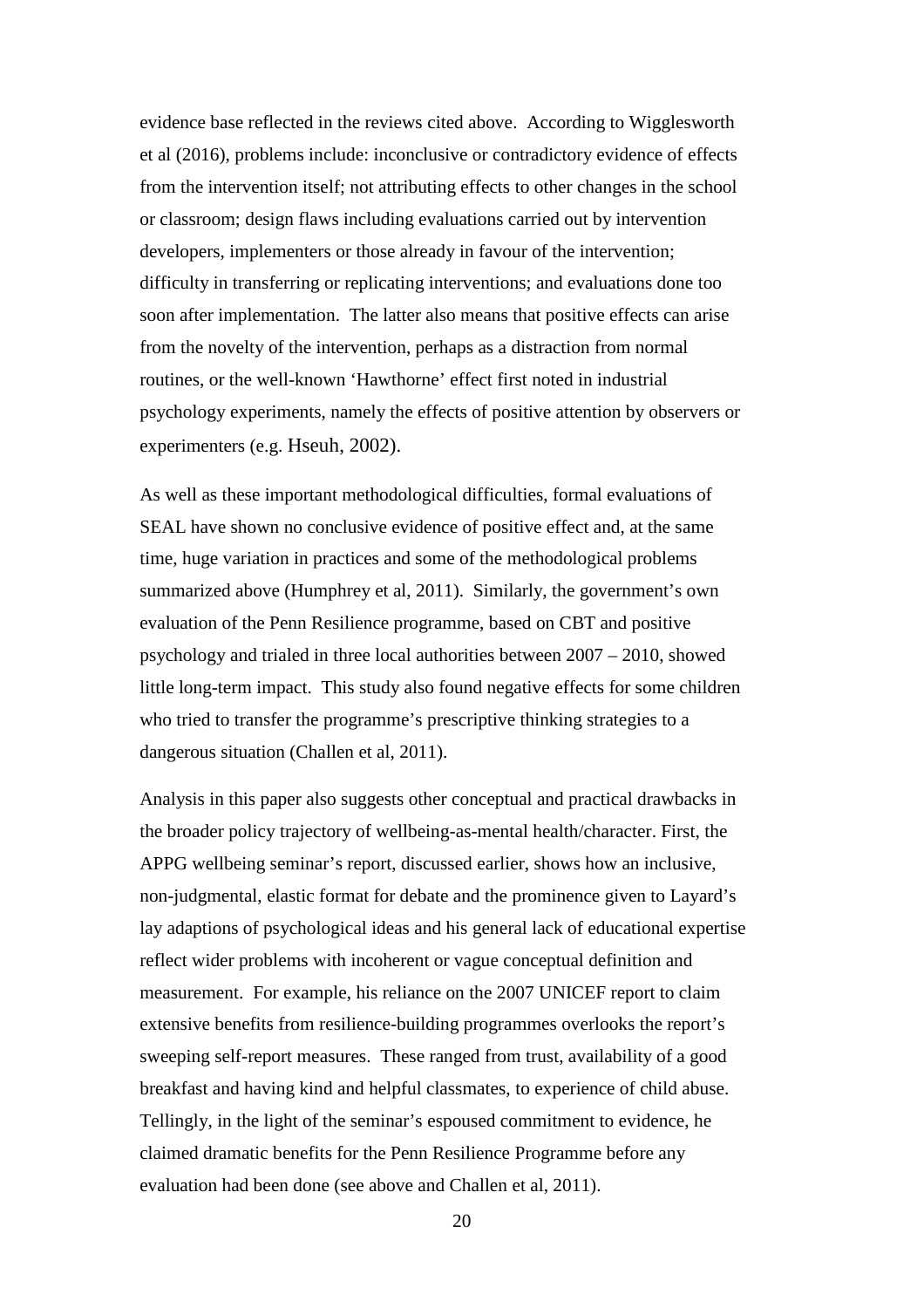Unsurprisingly, problems highlighted here parallel media oversight of weak measures and conceptual confusions, as well as distortions of both. For example, ten years before the UNICEF report was published, newspaper articles by influential popular psychotherapist Oliver James slipped casually from noting a flat-lining in data about the public's reported happiness to claim not only widespread unhappiness but also that '*we are massively unhappy today compared with 1950*' (Frawley, 2015, p86). While such sweeping historical comparisons are commonplace in media headlines, they are largely spurious. For example, as historian Kevin Myers notes, claims of 'massive' changes in mental health should acknowledge not only different applications of measures, diagnoses and sample populations but, crucially, also changing cultural interpretations of these in different historical periods (Myers, 2011, 2012).

In this vein, some critics argue that impositions of universal psycho-emotional interventions in schools fail to discriminate between normal adolescent emotions and depression or question changing cultural understandings and constructions of mental health problems (e.g., Craig, 2008). In the face of these drawbacks to data gathering and subsequent claims for intervention, the few public challenges that do appear, such as journalist David Aaronovitch's questioning of the categories in the UNICEF report and the conclusions being widely drawn at the time, tend to go unnoticed (see Frawley, 2015).

In a shifting and fragmented organisational context, these conceptual and methodological difficulties inhibit independent evaluation of wellbeing initiatives. For example, a local authority-commissioned evaluation of 'emotional wellbeing and mental health' interventions in what remains of its schools in one of Britain's largest cities underpinned competitive tendering to run the programme with extremely wideranging definitions of emotional and mental health and wellbeing and correspondingly slippery estimates of the scale of the city's problems (Billington et al, 2016). As well as predictably diverse claims to expertise and equally diverse practical approaches used by different organisations, short-term funding streams, complex commissioning arrangements, reorganisation of mental health services and consequent changes to organisations running the interventions were further hindrances to proper evaluation of effectiveness and accountability (Billington et al 2016).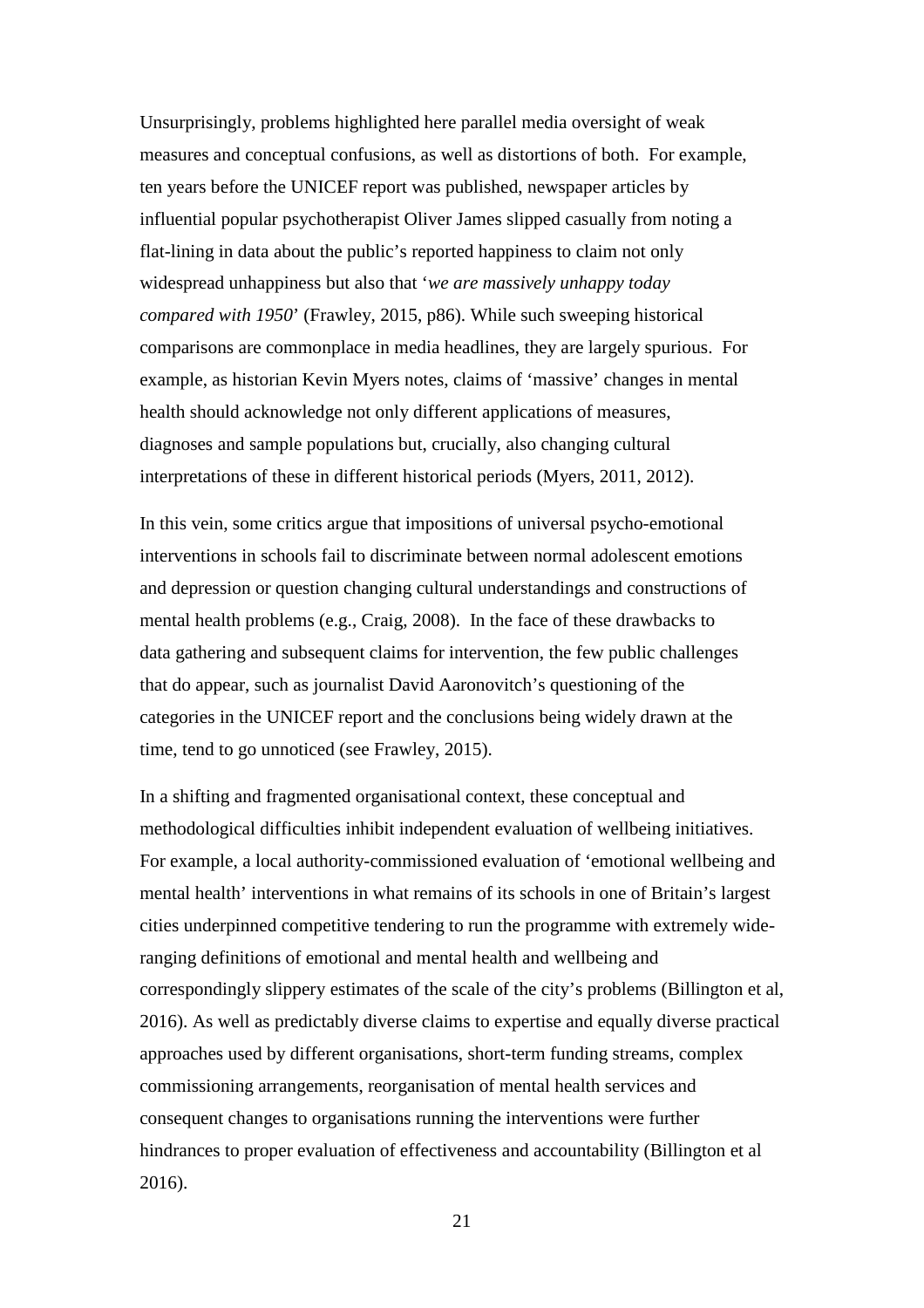#### **CONCLUSIONS**

Profound and widespread alarm about young people's mental health is the latest turn in therapeutic culture, encouraging advocates of cannibalised psychological ideas and practices to compete for influence in the policy trajectory of wellbeing in education since 1997. I have argued that the apocalyptic tone in which these developments are couched and justified elides wellbeing with mental health and psychologized, skillsbased understandings of character. In its trajectory from cannibalised policy text to shifting and confusing practices in educational settings, wellbeing-as-mentalhealth/character is promoted through formal and informal networks of celebrities, policy-based advocates and practitioners. All diffuse popularised perceptions of problems through circular citing that create unchallenged truths. Here highly popularized psychological and therapeutic discourses stray into the expertise of economists and education professionals and challenge traditional psychological experts. These developments encourage therapeutic entrepreneurs to sell a contagious view that there are huge problems with people's wellbeing and a subsequent consensus that there is '*an absolutely overwhelming argument for the state taking a major responsibility for the character development of the children of each family*' (Layard, 2007, p24).

It is not therefore surprising that important questions about what comprises wellbeing expertise and acceptable evidence for intervention and how proper evaluations of cannibalised discourses and practices can be carried out in a market of vested interests are marginalised. I am aware that my arguments suggest a dispiriting prognosis, not just for genuine evidence-based policy and practice for wellbeing, but also for possibilities of a more positive educational approach to wellbeing. It is easy for critical policy analysts to highlight tensions, difficulties and contested complexities in a cannibalised policy trajectory and which also arise from the ways in which wellbeing discourses, like all discourses, privilege some voices and ideas whilst silencing or marginalizing others (Ball, 1994). It is therefore important to suggest what practical responses might offer a more holistic, educationally meaningful approach to developing wellbeing. I highlight three areas here.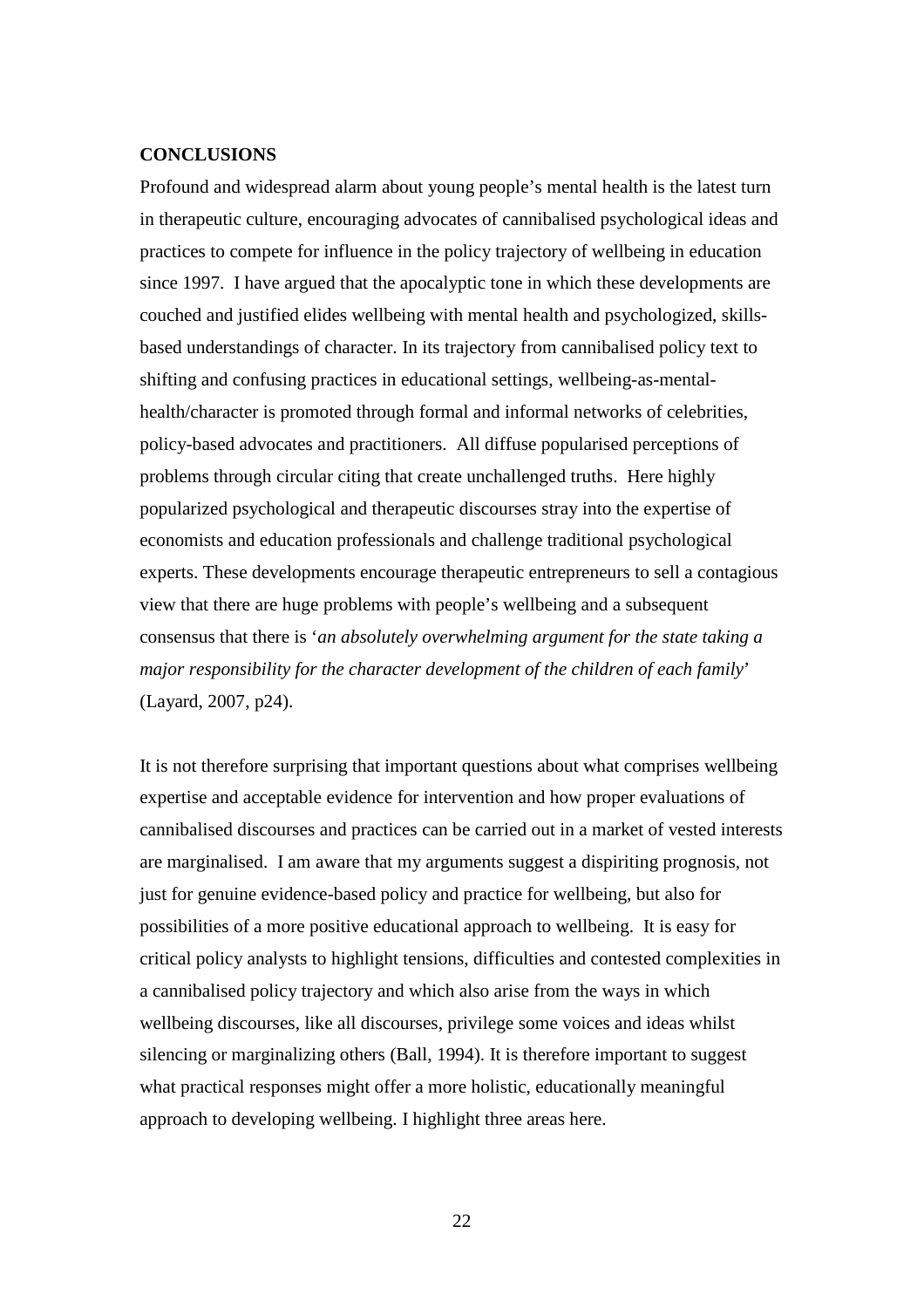First, what should be the boundaries of education's legitimate role in developing wellbeing-as-mental health/character? Although elisions of mental health and wellbeing happen, in part at least, because of conceptual incoherence, the lines between them are genuinely blurred. Nevertheless, I would argue that we need to rein in apocalyptic claims about mental health problems and careless erosions of crucial distinctions between emotional wellbeing, mental health, character and wellbeing. A more judicious deployment of terms would, as the Chief Medical Officer argued in her 2013 report on priorities for public health, help in making clearer assessments of the extent of problems with mental illness, establish better evidence for intervention and enable better allocations of scarce specialist resources for genuine need (Davies 2013). There is a related need to consider the legitimate and realistic role of educationalists in preventing mental health problems (Coleman, 2009).

Second, sociological, historical and philosophical understandings of wellbeing are, I would argue, almost entirely absent in the policy trajectory of wellbeing. Here, for example, and in addition to some of the historical challenges to measures and interpretations and criticisms of a circular referencing between economists, psychologists and policy advisers, cited earlier, philosophers of education promote the development of holistic understandings of wellbeing in education. In particular, they make two important arguments that are overlooked or marginalized in the current context. First, to reinstate emotions that, amidst apocalyptic crisis discourses about mental health, are seen routinely as unpleasant or even dangerous (such as anxiety, depression and anger), proposing instead that they are normal life expectations and can be a crucial stimulus for action and transformation (e.g. Suissa, 2008; Cigman, 2012; Clack, 2012).

Third, they make a related proposal to elevate the role of subjects such as literature, history, philosophy and religious education in developing a broader, philosophical and moral sense of wellbeing, the idea of what it means to live a worthwhile life (Suissa, 2008; Cigman, 2012; Pett, 2012). As philosopher Beverly Clack argues, the wellbeing agenda in schools and its alarmist, instrumental skills-based approach erodes an educational commitment to '*developing an enquiring mind, cultivating habits of thought and practice that*  encourage the questioning of what lies outside the self' (Clack, 2012 p507, my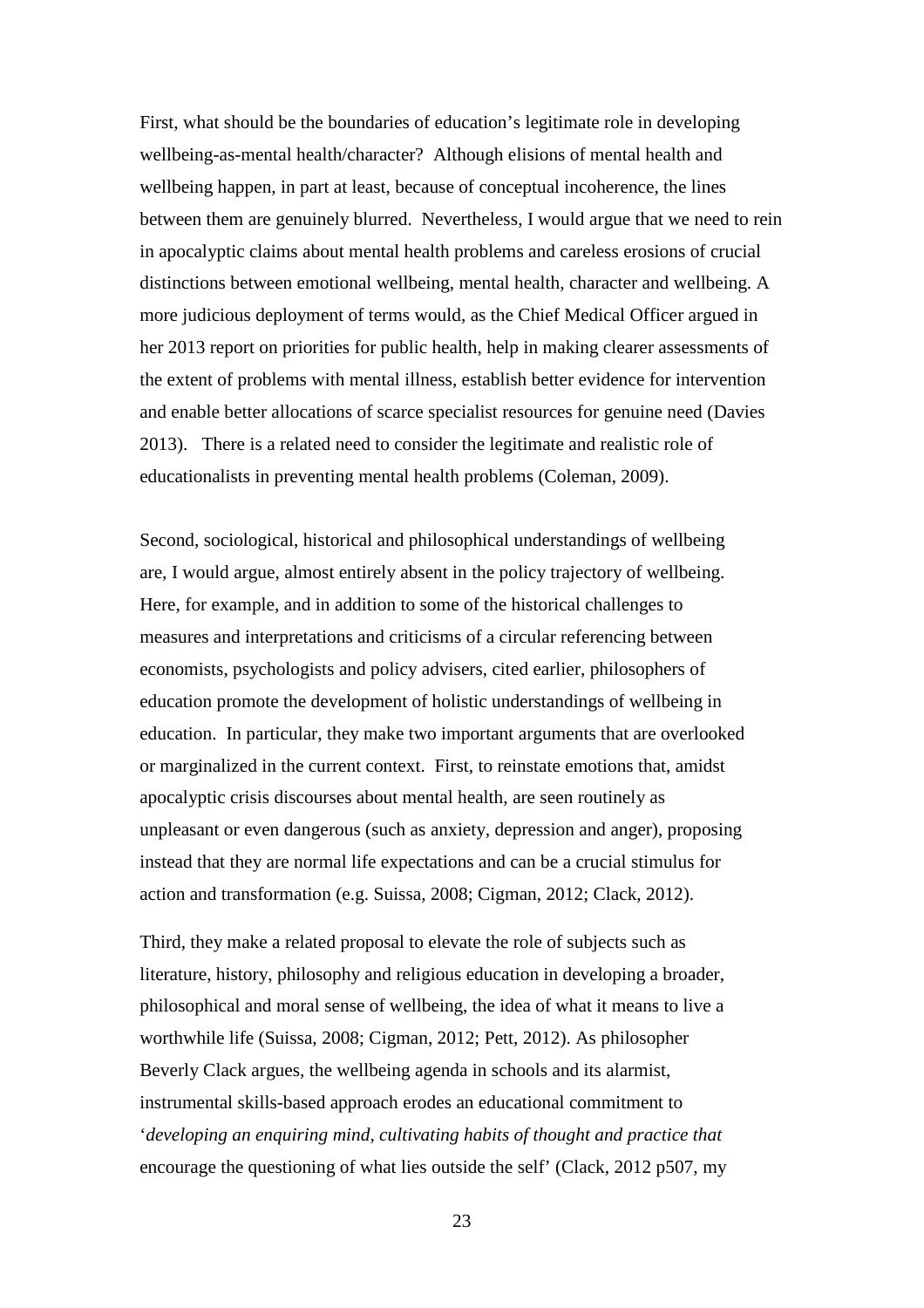emphasis). In this vein, secondary school head teacher, John Tomsett, proposes that schools should prioritise inspired and meaningful subject teaching and much more empathetic and authentic communication with young people that detects problems with wellbeing rather than instead of responding unthinkingly to a selffulfilling prophecy of a mental health crisis (Tomsett, 2016).

Finally, I have argued that tenuous claims to expertise, together with vested commercial interests, characterize claims-making in the education politics of wellbeing. This necessitates critical challenges to three trends: ubiquitous attributions of mental health problems to a perceived absence of emotional and social skills, evangelical assertions that wellbeing-as-mental-health-and-character comprises a definable, assessable list of attributes, dispositions and behaviours that can be taught and transferred across life experiences and contexts, and the commercial benefits that follow those claims.

#### **ACKNOWLEDGEMENTS**

I am very grateful to Ian Bache and Aki Tsuchiya (University of Sheffield) and Karen Scott (University of Exeter) for helpful feedback and insights about an earlier draft of this paper.

#### **REFERENCES**

APPG (2015) Parity in progress? The All Party Parliamentary Group on Mental Health's inquiry into parity of esteem for mental health, Mind and APPG: London

All Party Parliamentary Group (APPG). (2014). Mental Health and Sustainable Development. Mental Health Innovation Network and APPG: London.

Allen, G. (2011) Early Intervention: The Next Steps. Independent Report, Department for Education, London

Bache and Reardon (2016) The politics and policy of wellbeing: understanding the rise and significance of a new agenda, Cheltenham: Edward Elgar Publishing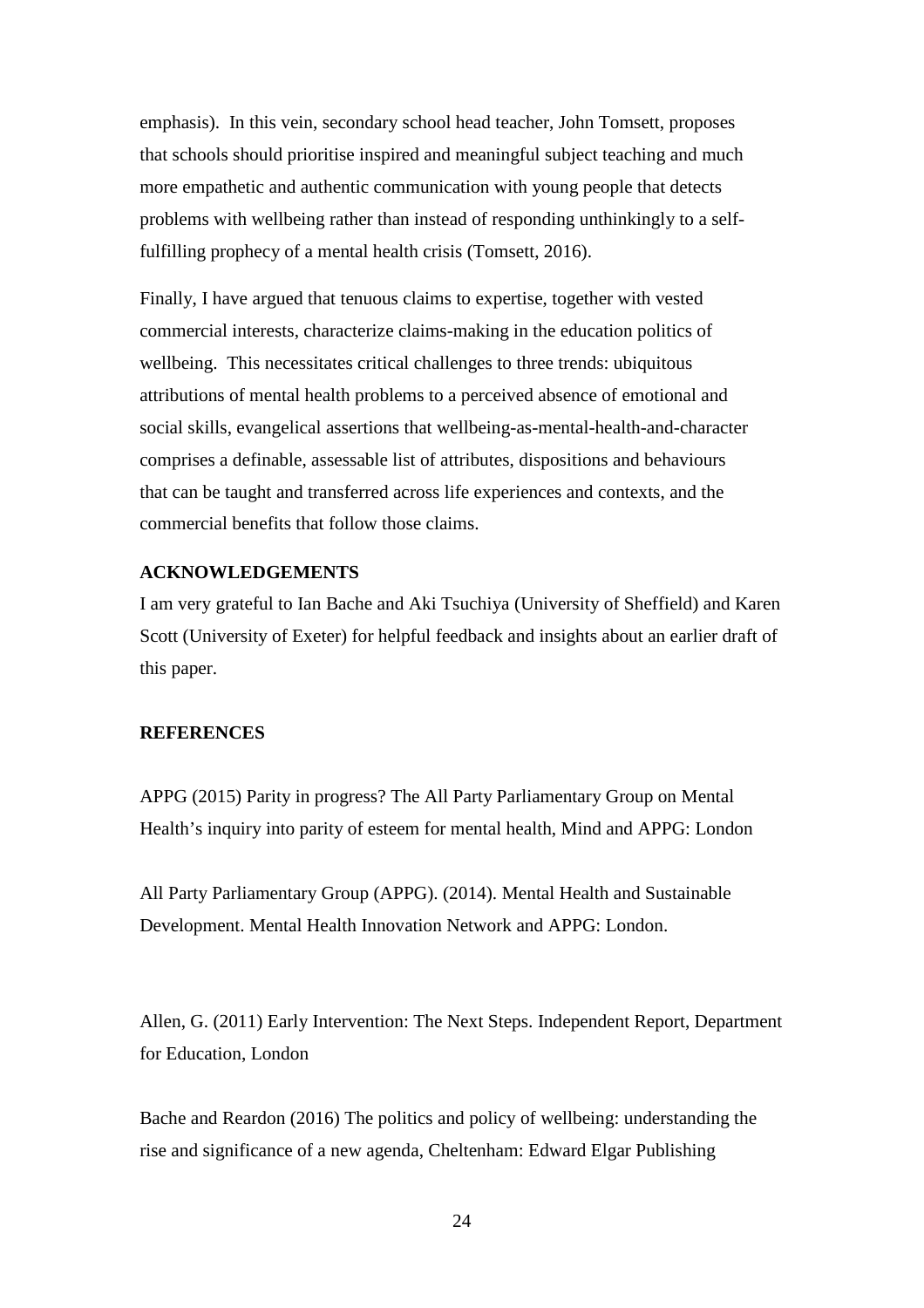Bache, I., Reardon, L. and Anand, P. (2016) 'Wellbeing as a wicked problem: negotiating the arguments for the role of government'*,* Journal of Happiness Studies, 17 (3), 893-912

Bache, I. and Scott, K. (forthcoming) 'Wellbeing in politics and policy', in I. Bache and K. Scott (eds.) *The Politics of Wellbeing: Theory, Policy and Practice*, Palgrave Macmillan

Bacon, N., Brophy, M., Mguni, N., Mulgan, G. and Shandro, A. (2010) Can public policy shape people's wellbeing and resilience? London, The Young Foundation

Ball, S. J. (1994). Education reform: A critical and post-structural approach. Buckingham: Open University Press.

Ball, S.J. and Junnermann, C. 2012. Networks, new governance and education. London: Routledge

Balls, E., (2007). 'Pupils to get lessons in respect'. BBC News. Retrieved from http://news.bbc.co.uk/1/hi/education/6274736.stm

Billington, T., Williams, A. and Abdi, M. (2016) Evaluation of the Emotional Health and Wellbeing Service for Schools, for Children Young People and Families Portfolio, Northern City Council, Draft report. Sheffield: University of Sheffield

Brunila, K. & Siivonen, P. 2014. 'Preoccupied with the Self. Towards selfresponsible, enterprising, flexible, and self-centred subjectivity in education', Discourse: Studies in the Cultural Politics of Education.

Bywater, T. and Sharples, J. (2012) Effective evidence-based interventions for emotional wellbeing: lessons for policy and practice, Research Papers in Education, 27(4), 389-408.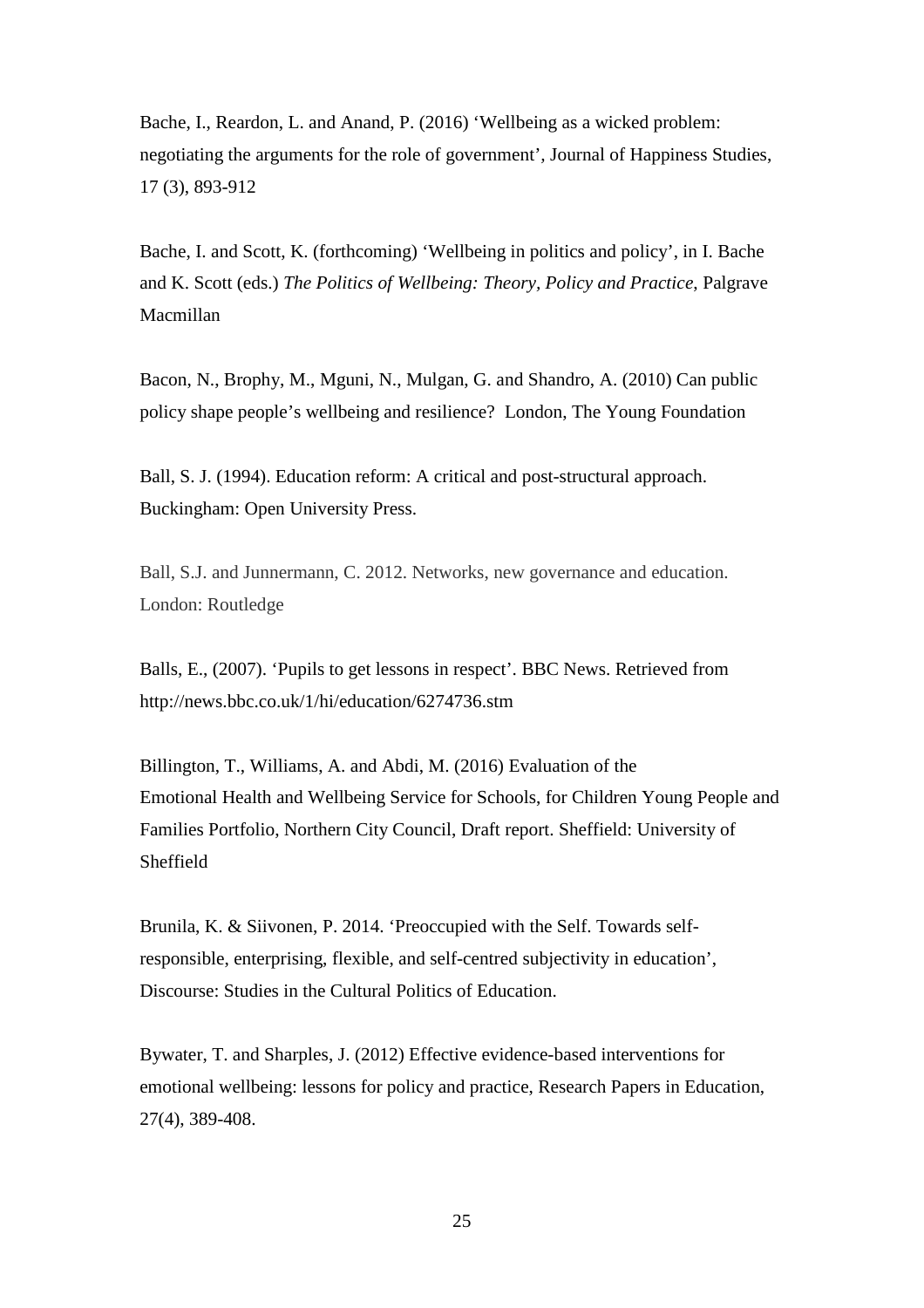Challen, A; Noden, P; West, A. and Machin, S. (2011) UK Resilience Programme Evaluation: Final Report for the Department of Education. DFE-RB097

Cigman, R. (2012) 'We need to talk about wellbeing', Research Papers in Education, 27(4), 449-462.

Coleman, J. (2009) 'Wellbeing in schools: empirical measure, or politician's dream'? Oxford Review of Education, 35(3), 281-292.

Collishaw S, Maughan B, Natarajan L and Pickles A (2010) 'Trends in adolescent emotional problems in England: a comparison of two national cohorts twenty years apart', Journal of Child Psychology and Psychiatry, 51 (8), 885–894

Cornum, R. 2012 Can we teach resilience? Keynote presentation to Young Foundation/Macquarie Group seminar, Teaching resilience in schools, Ropemaker, London, 7<sup>th</sup> February 2012

Davies, W. (2015) The happiness industry: how government and big business sold us happiness and well-being. London: Verso

Department for Education and Skills (2005) Excellence and enjoyment: social and emotional aspects of learning guidance. London: DfES

Department for Education (2015) New action plan to tackle mental health stigma in schools [online] [https://www.gov.uk/government/news/new-action-plan-to-tackle](https://www.gov.uk/government/news/new-action-plan-to-tackle-mental-health-stigma-in-schools)[mental-health-stigma-in-schools,](https://www.gov.uk/government/news/new-action-plan-to-tackle-mental-health-stigma-in-schools) accessed 22nd July, 2016

Department for Health (2015) No Health without Mental Health, London: DfH

Devon, N. (2016) [https://www.tes.com/news/school-news/breaking-views/ill-tell-you](https://www.tes.com/news/school-news/breaking-views/ill-tell-you-what-isnt-helpful-all-telling-children-mental-health)[what-isnt-helpful-all-telling-children-mental-health](https://www.tes.com/news/school-news/breaking-views/ill-tell-you-what-isnt-helpful-all-telling-children-mental-health)

Ecclestone, K. and Hayes, D. (2009). The Dangerous Rise of Therapeutic Education. London: Routledge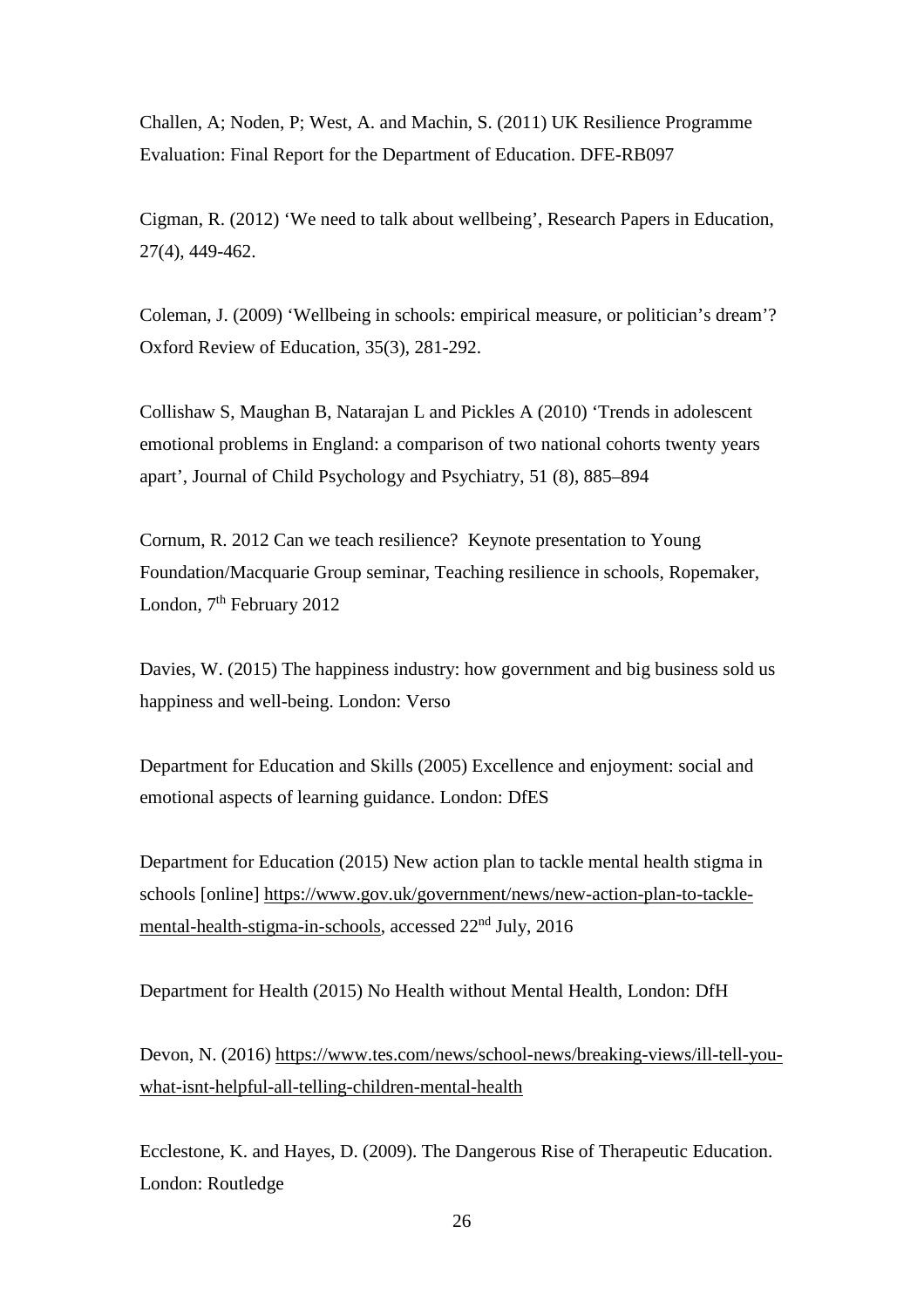Emery, C. (2016a) The New Labour discourse of Social and Emotional Learning (SEL) across schools in England and Wales as a universal intervention: a critical discourse analysis. Unpublished PhD thesis, University of Manchester.

Field, F. 2010 The Foundation Years: Preventing Poor Children becoming Poor Adults. Independent Review on Poverty and Life Chances. Department for Work and Pensions: London

Frawley, A. (2014) The semiotics of happiness: the rhetorical beginnings of a social problem. London: Bloomsbury

Furedi, F. (2004) Therapy culture: Cultivating vulnerability in an uncertain age. London: Routledge.

Giddens, A. (1991) Transformation of intimacy: sexuality, love and eroticism in modern societies. London: Polity Press

Giddens, A. (1998) The third way: the renewal of social democracy. London: Polity Books

Harwood, V. and Allan, J. (2014) Psychopathology at school: theorizing education and mental disorder. London: Routledge

Hseuh, Y. (2002) 'The Hawthorne Experiments and the Introduction of Jean Piaget in American Industrial Psychology, 1929-1932', History of Psychology, *5* (2), 163-189.

Humphrey, N. (2013) Social and emotional learning: a critical appraisal. London: Sage Books

Humphrey, N., Lendrum, A., Wigelsworth, M. and Greenburg, M. (2016) 'Editorial introduction to special issue: social and emotional learning', Cambridge Journal of Education, 46 (3), 271-277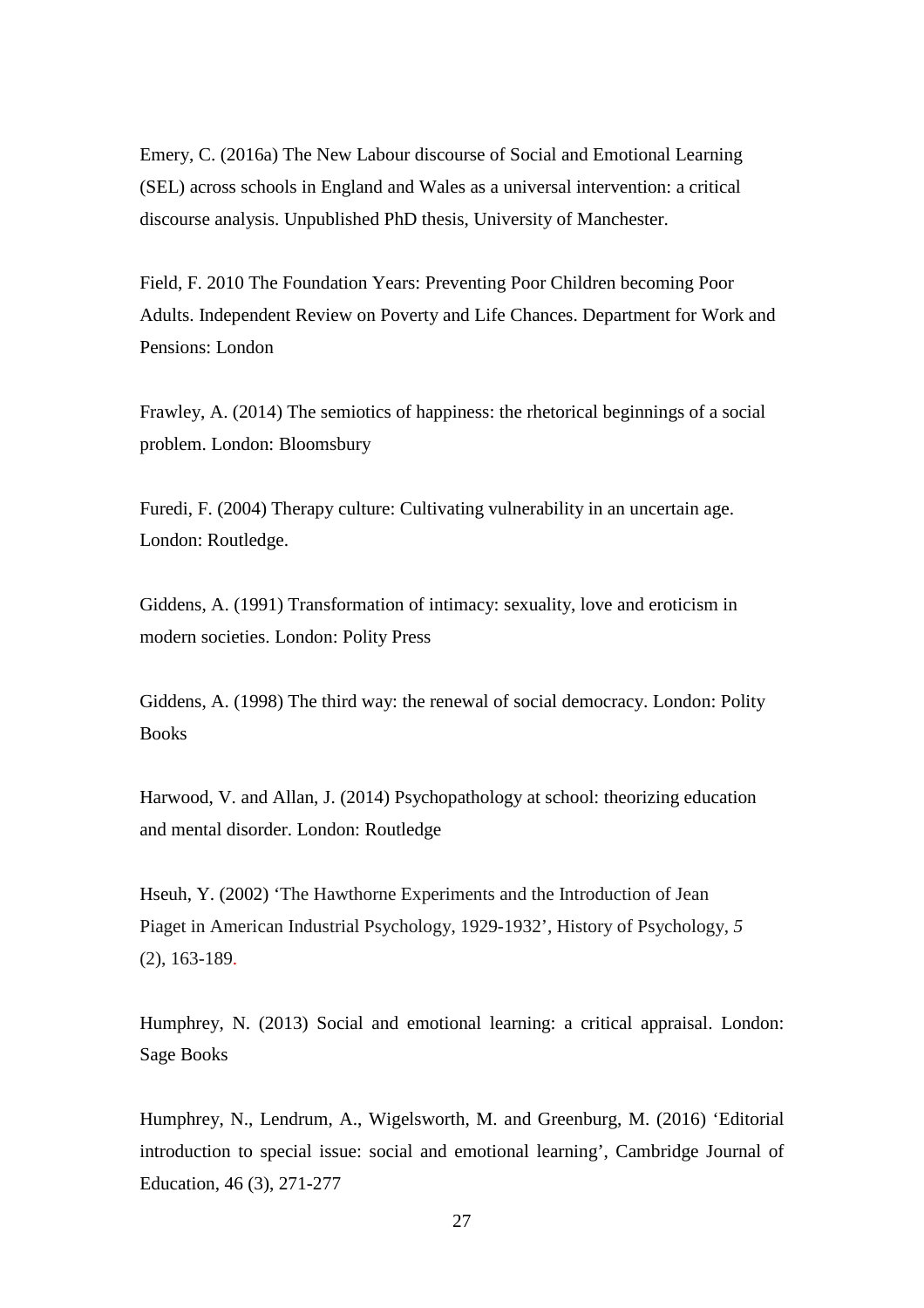Isin, E. (2004) 'The neurotic citizen', Citizenship Studies, 8 (3), 217–235.

Karlberg, S. 1980. .Max Weber's types of rationality: cornerstones for the analysis of rationalization processes in history', American Journal of Sociology, 85 (5), 1145- 1179

Kingdon, J. (2011) Agendas, Alternatives, and Public Policies,  $4<sup>th</sup>$  edn. Harper Collins College Publishers, London.

Lexmond, J. and Grist, M. (eds) (2011) The character inquiry. London: DEMOS

Mills, C. 2014. Decolonising global mental health: the psychiatrisation of the majority world. London: Routledge

Jubilee Centre for Character and Virtue (2015) Character, service and gratitude: a working paper, [www.jubileecentre.ac.uk,](http://www.jubileecentre.ac.uk/) Retrieved July 4<sup>th</sup> 2015

Layard, R. and Dunn, J. (2012) A good childhood: searching for values in a competitive age. London: The Children's Society

Lumby, Jackie. 2012 'Disengaged and disaffected young people: surviving the system', British Educational Research Journal, 38 (2), 261-279

McLaughlin, K. (2011) Surviving Identity: Vulnerability and the Psychology of Recognition. London: Routledge.

Mental Health Foundation (2015) Mental health statistics: children and young people, [https://www.mentalhealth.org.uk/statistics/mental-health-statistics-children-and](https://www.mentalhealth.org.uk/statistics/mental-health-statistics-children-and-young-people)[young-people,](https://www.mentalhealth.org.uk/statistics/mental-health-statistics-children-and-young-people) accessed July 20th 2016

Morgan, N. (2015a) Speech to Early Intervention Foundation conference, 1 Great George Street, London, 12<sup>th</sup> February 2015, [https://www.gov.uk/government/speeches/nicky-morgan-speaks-at-early-](https://www.gov.uk/government/speeches/nicky-morgan-speaks-at-early-intervention-foundation-conference)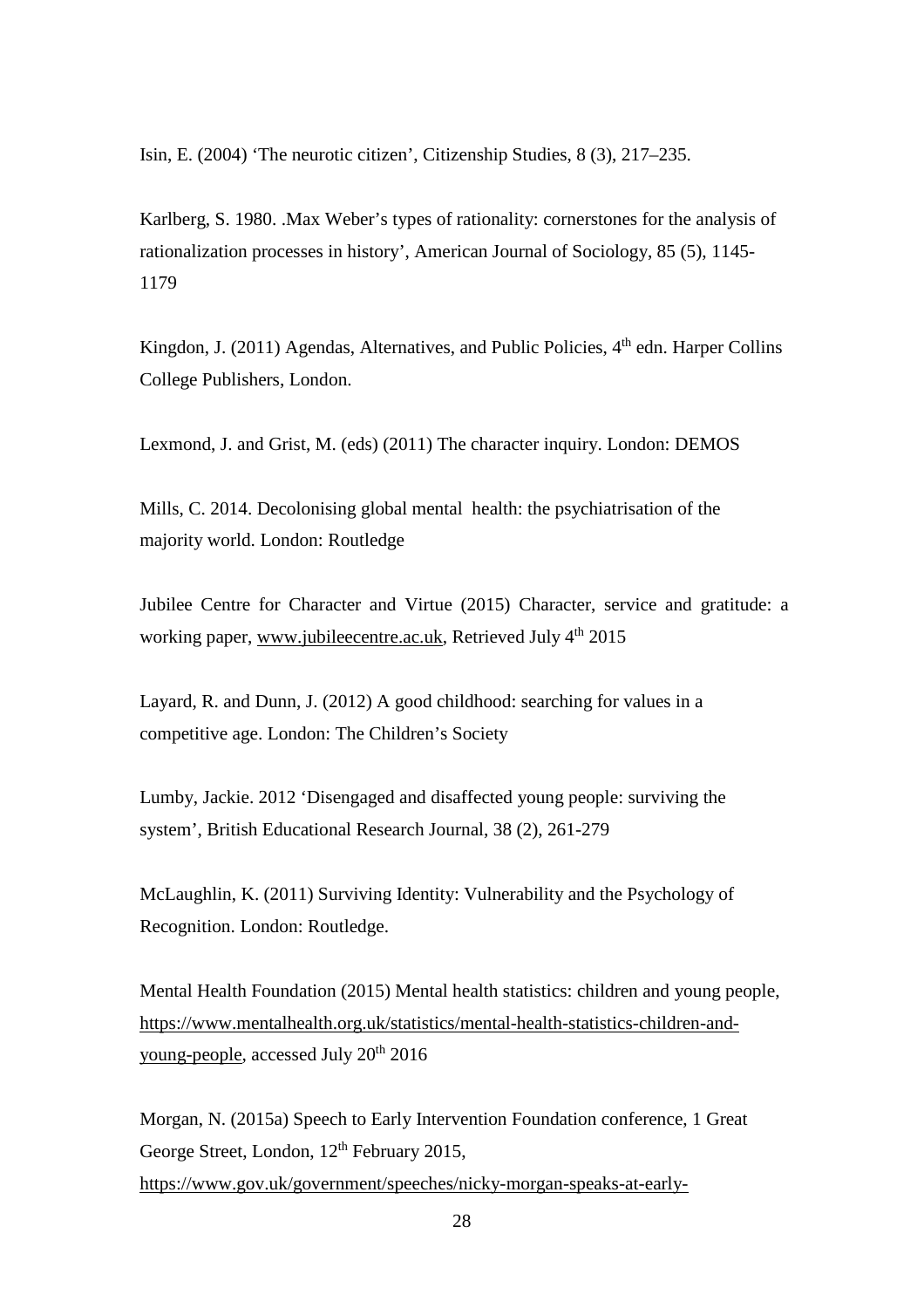[intervention-foundation-conference,](https://www.gov.uk/government/speeches/nicky-morgan-speaks-at-early-intervention-foundation-conference) Retrieved 4<sup>th</sup> July 2015

Morgan, N. (2015b) 'Make happiness a priority in schools, Report on visit by the Secretary of State for Education to Upton Cross school', The Times, Saturday July 4<sup>th</sup> p7

Morris, Ian. 2009. Teaching happiness and well-being in schools: Learning to ride elephants. London: Continuum.

Myers, K. 2011. Contesting certification: Mental deficiency, families and the State. Paedogogica Historica 47, no. 6: 749–66.

Myers, Kevin. 2012. 'Marking time: some methodological and historical perspectives on the 'crisis of childhood'. Research Papers in Education*,* 27 (4), 409–442.

National Health Service (2015) Future in Mind: Promoting, protecting and improving our children and young people's mental health and wellbeing. London: NHS England

Nolan, J.L. 1998. The Therapeutic State: Justifying Government at Century's End. New York: New York University Press.

Palmer, S. (2006) Toxic childhood: how modern life is poisoning our children and what we can do about it. London: Orion Books

Reeves, R. and Lexmond, J. (2009) Building character. London: DEMOS

O'Donnell, G., Denton, A., Halpern, D., Durand, M. and Layard, R. (2014) Wellbeing and policy, Report for the Legatum Institute, London: London School of Economics

Parker, O. (2016) 'Should happiness be part of the school curriculum'? Daily Telegraph,  $9^{th}$  July, 2016, p21

Paterson, C., Tyler, C. and Lexmond, J. 2014 Character and resilience manifesto: report from the All-Party Parliamentary Group on Social Mobility. London: HMSO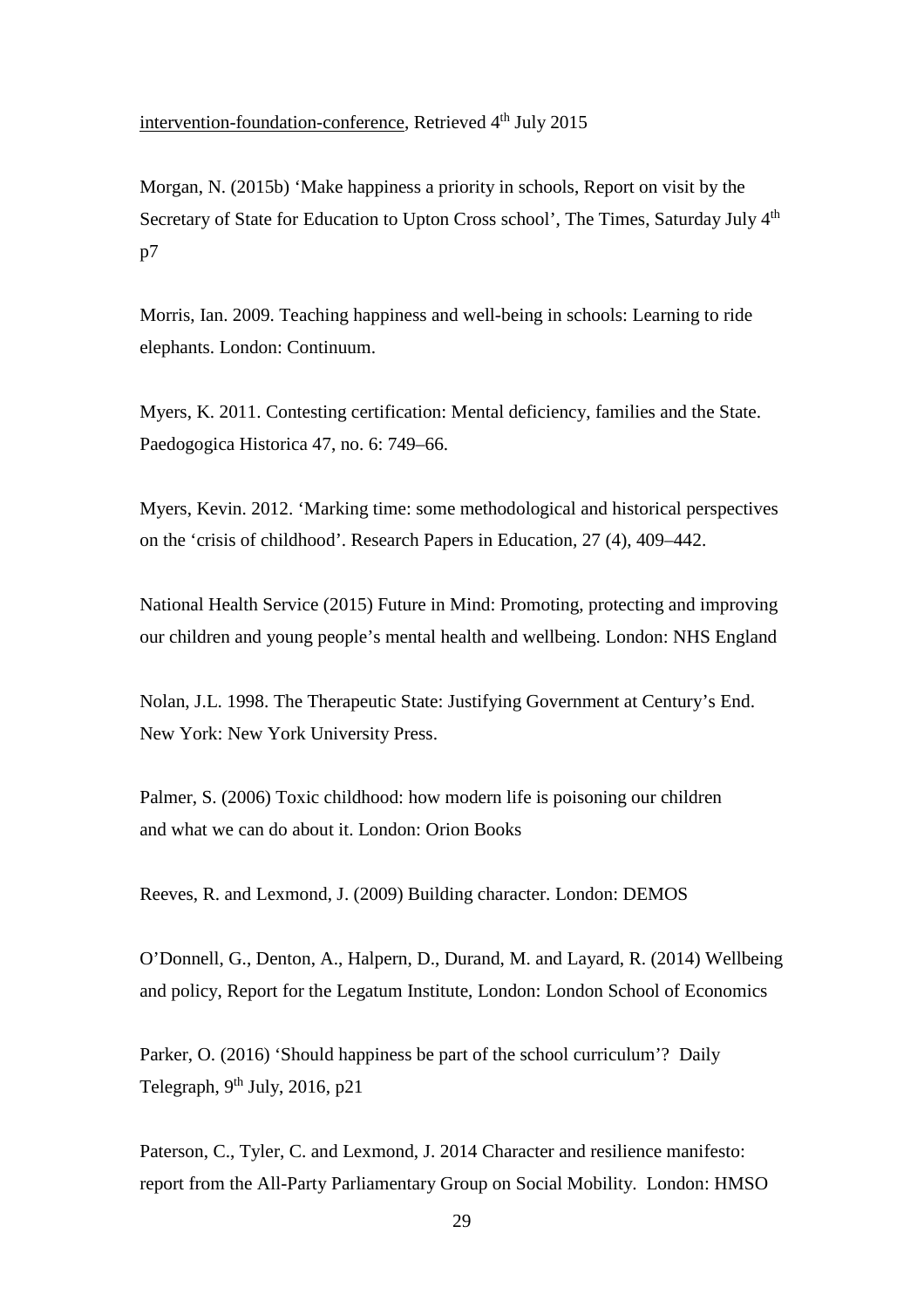Pett, S. (2012) 'The contribution of religious education to the wellbeing of pupils', Research Papers in Education, 27 (4), 435-448.

Pykett, J., Jones, R. and Whitehead, M. (eds) (2016) Psychological governance and public policy: governing the mind, brain and behaviour. London: Routledge

Rawdin, C. (2016) Social and emotional learning interventions and the reshaping of teachers' subjectivity. PhD Thesis, University of Birmingham

Rose, N. (1999). Governing the soul. The shaping of the private self*.* London: Freeassociation books.

Seldon, A. (2015) Beyond Happiness: How to find lasting meaning and joy in all that you have. London: Hodder Stoughton

Sharples, J. (2007). Wellbeing in the classroom, Report on the All-Party Parliamentary Committee, October  $27<sup>th</sup>$  2007. Oxford: University of Oxford

Smith, J. (2016) [http://www.theguardian.com/higher-education](http://www.theguardian.com/higher-education-network/2016/mar/02/student-mental-health-a-new-model-for-universities)[network/2016/mar/02/student-mental-health-a-new-model-for-universities](http://www.theguardian.com/higher-education-network/2016/mar/02/student-mental-health-a-new-model-for-universities)

Spencer, M.E. 1970. 'Weber on legitimate norms and authority', British Journal of Sociology, 21 (2), 123-134

Stewart, J. 2011. The dangerous age of childhood': Child guidance and the 'normal child' in Britain, 1920–1950. Paedagogica Historica: International Journal of the History of Education, 47 (6), 785–803.

Swain, H. 2016 'Mindfulness: the craze sweeping schools is now at a university near you', Education Guardian, Tuesday 26<sup>th</sup> January 2016

Sunday Express (2016) [http://www.express.co.uk/news/royal/681103/The-Duke-of-](http://www.express.co.uk/news/royal/681103/The-Duke-of-Cambridge-Prince-William-Fathers-Day-children-mental-health)[Cambridge-Prince-William-Fathers-Day-children-mental-health,](http://www.express.co.uk/news/royal/681103/The-Duke-of-Cambridge-Prince-William-Fathers-Day-children-mental-health) 19<sup>th</sup> June 2016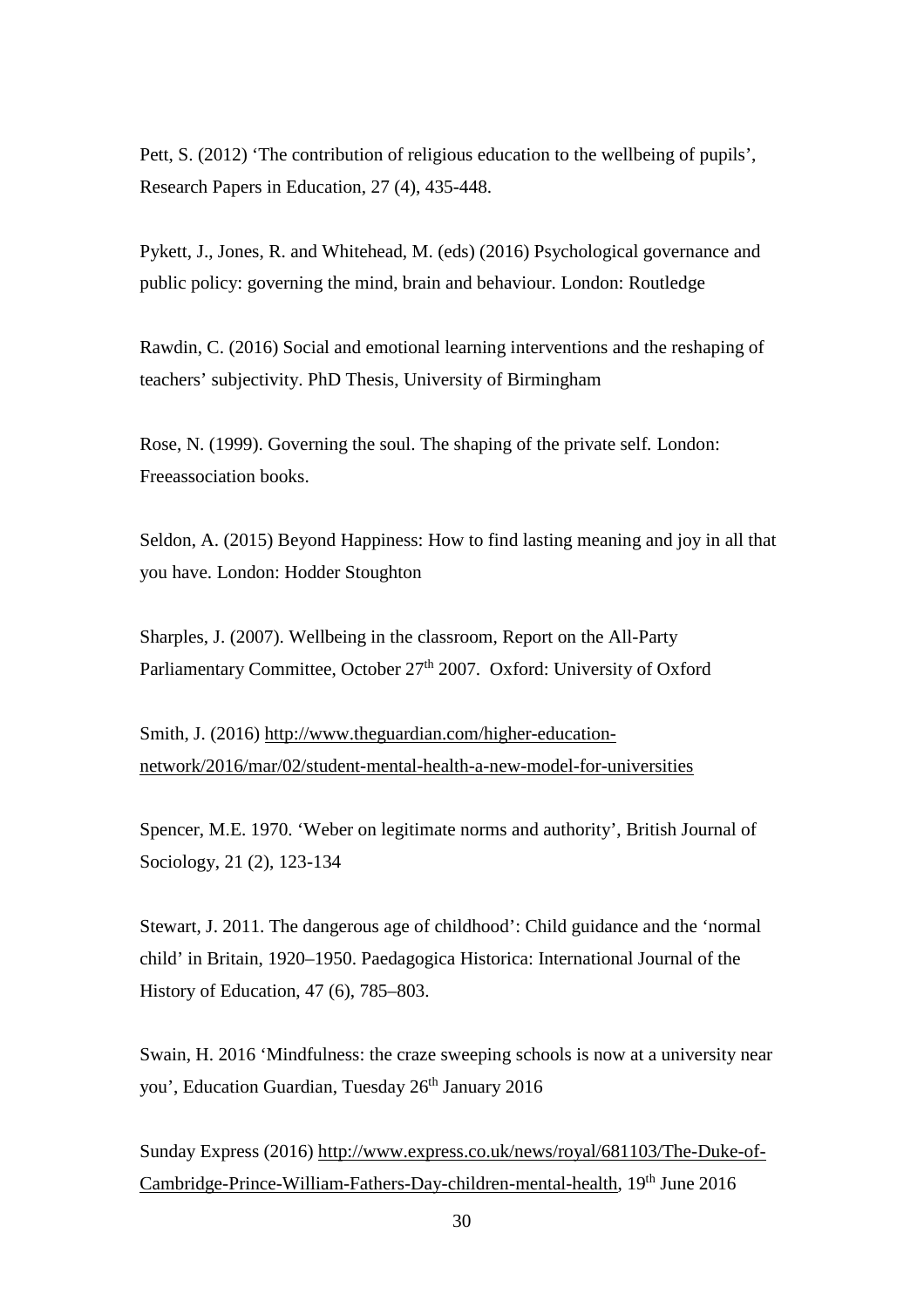Suissa, J. (2008) Lessons from a new science? On teaching happiness in schools, Journal of Philosophy of Education, 42(3-4), 575-590.

Thomson, Matthew. 2006. Psychological subjects: Identity, culture and health in twentieth- century Britain. Oxford: Oxford University Press.

Tomsett, J. (2016) This much I know about mind over matter: improving mental health in our schools. Carmarthen: Crown House Publishing

Valentine, G. and Skelton, T. (2003) Living on the edge: the marginalization and 'resistance' of D/deaf youth, Environment and Planning, 35, 301-321

Watson, D. et al., (2012). Children's Social and Emotional Wellbeing in Schools. Bristol: The Policy Press.

Weare and Nind, M. (2011) 'Mental health promotion and problem prevention in schools: what does the evidence say'? Health Promotion International, 26, 129-169

Wigglesworth, M., Lendrum, A., Oldfield, J., Scott, A., ten Bokkel, I., Tate, K. and Emery, C. (2016) 'The impact of trial stage, developer involvement and international transferability on universal social and emotional programme outcomes: a metaanalysis', Cambridge Journal of Education, 46 (3), 347-377

Wigglesworth, M., Humphrey, N. and Lendrum, A. (2012) 'A national evaluation of the impact of the secondary Social and Emotional Aspects of Learning (SEAL) programme', Educational Psychology, 32 (2), 213-238

Woodhall, V. Electro-soul artist is using music to lift the lid on mental health, You Magazine, 3rd July 2016 World Health Association (2012) <http://www.who.int/mediacentre/factsheets/fs369/en/>

Wright, K. (2011) The rise of therapeutic society: psychological knowledge and the